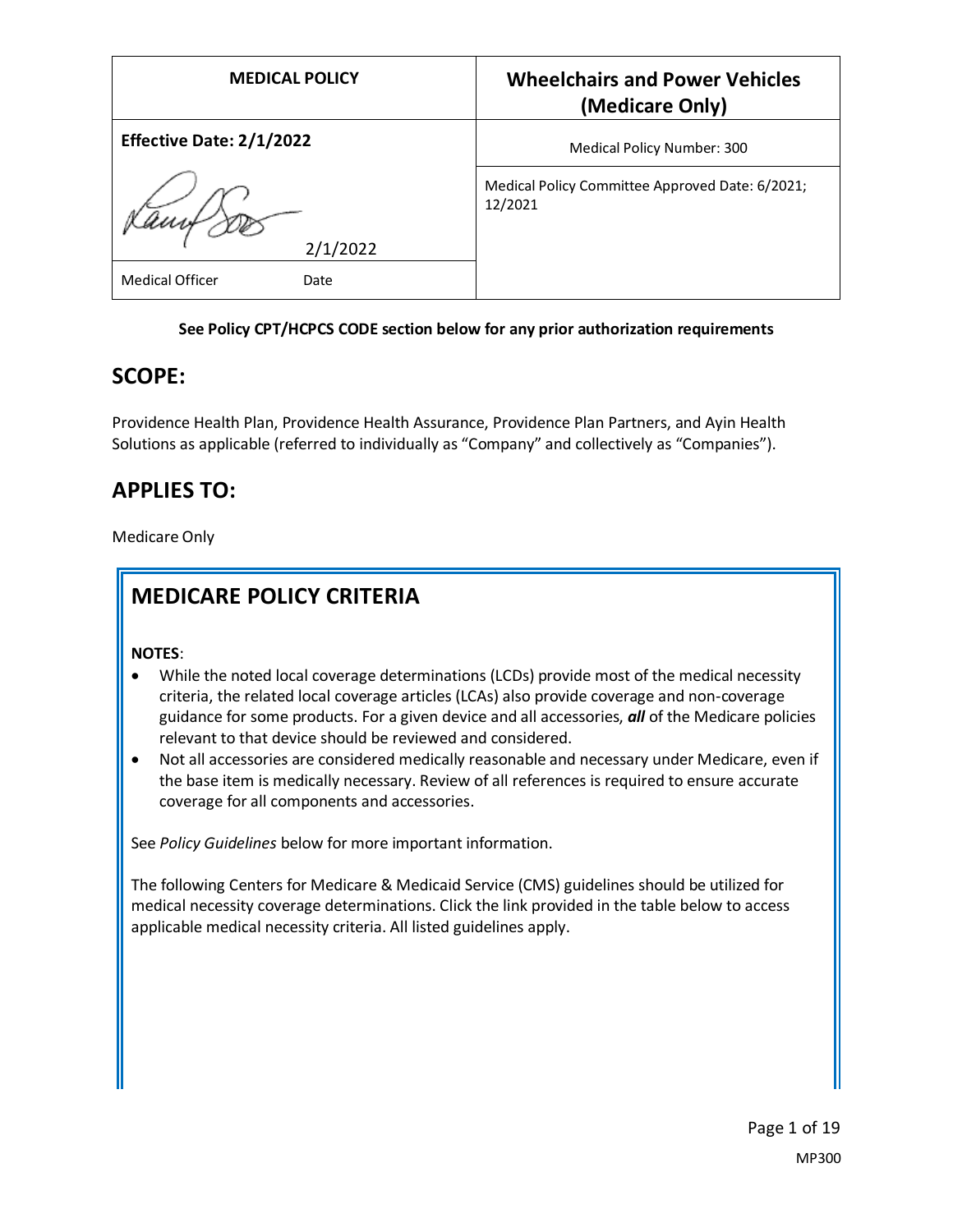| <b>Service</b>                             | <b>Medicare Guidelines</b>                                                                                                                              | <b>HCPCS Code(s)</b><br>(Inclusion of a code does not imply<br>coverage and some codes may be<br>addressed in more than one<br>reference)                                                                                                                                                                                                                                                                                                                                                                                                                                                                                                                                                                                                                                                                                                                                                                                                          |
|--------------------------------------------|---------------------------------------------------------------------------------------------------------------------------------------------------------|----------------------------------------------------------------------------------------------------------------------------------------------------------------------------------------------------------------------------------------------------------------------------------------------------------------------------------------------------------------------------------------------------------------------------------------------------------------------------------------------------------------------------------------------------------------------------------------------------------------------------------------------------------------------------------------------------------------------------------------------------------------------------------------------------------------------------------------------------------------------------------------------------------------------------------------------------|
| All mobility assistive<br>equipment (MAEs) | <b>National Coverage Determination</b><br>(NCD) for Mobility Assistive<br>Equipment (MAE) (280.3)                                                       | This NCD provides general<br>coverage criteria and applies to all<br>MAE, from canes to power<br>operated vehicles. Most<br>noteworthy, Medicare requires<br>requested DME items to be both<br>medically necessary and<br>reasonable, which includes<br>determining if there is a "less<br>costly alternative" which can<br>provide the necessary and<br>appropriate therapeutic benefit<br>for the individual (e.g., if a<br>functional mobility deficit can be<br>sufficiently resolved with a cane, a<br>wheelchair would not be<br>considered reasonable and<br>necessary, even if applicable<br>criteria appear to be met). NCD<br>280.3 notes sequential criteria to<br>determine the equipment that is<br>of the appropriate type and<br>complexity to restore the<br>beneficiary's ability to participate<br>in MRADLs. A flow chart to guide<br>this decision-making can be found<br>in CMS Transmittal Change<br>Request 3791 (page 19). |
| <b>Manual Wheelchair</b><br><b>Bases</b>   | LCD: Manual Wheelchair Bases<br>lo<br>(L33788)<br>LCA: Manual Wheelchair Bases -<br>$\bullet$<br>Policy Article (A52497)                                | E1037, E1038, E1039, E1161,<br>E1229, E1231, E1232, E1233,<br>E1234, E1235, E1236, E1237,<br>E1238, K0001, K0002, K0003,<br>K0004, K0005, K0006, K0007,<br>K0008, K0009                                                                                                                                                                                                                                                                                                                                                                                                                                                                                                                                                                                                                                                                                                                                                                            |
| Wheelchair<br>Options/Accessories          | LCD: Wheelchair<br>$\bullet$<br>Options/Accessories (L33792)<br>LCA: Wheelchair<br>$\bullet$<br><b>Options/Accessories - Policy</b><br>Article (A52504) | A9270, A9900, E0705, E0950,<br>E0951, E0952, E0954, E0958,<br>E0959, E0961, E0967, E0971,<br>E0973, E0974, E0978, E0981,<br>E0982, E0985, E0988, E0990,<br>E0995, E1002, E1003, E1004,                                                                                                                                                                                                                                                                                                                                                                                                                                                                                                                                                                                                                                                                                                                                                             |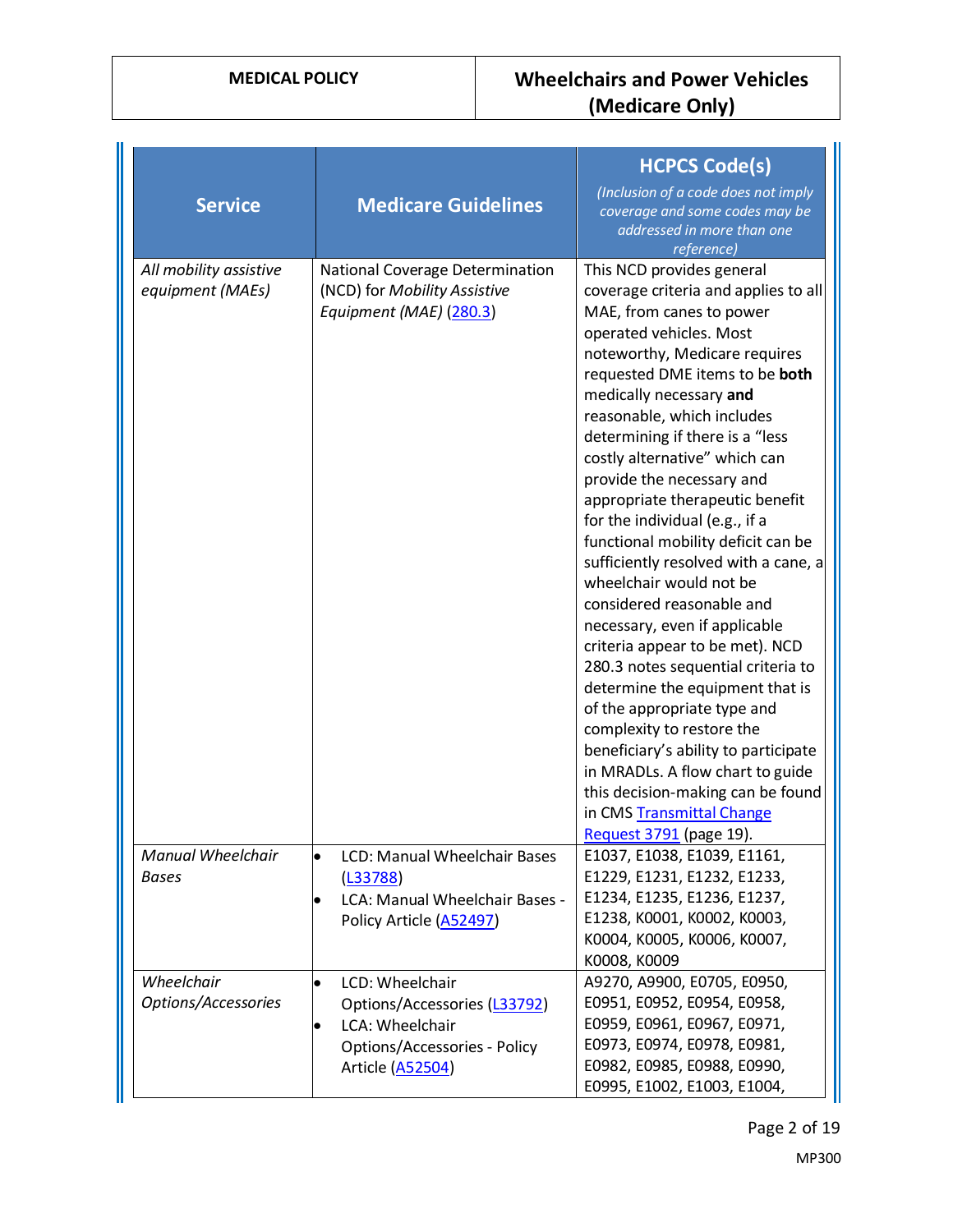| <b>MEDICAL POLICY</b>         | <b>Wheelchairs and Power Vehicles</b><br>(Medicare Only)                                                                                                                                                                                                                                                                                                                                                                                                                                                                                                                                                                                                                                                                                                                                                                                                                                                                                                                                                                                                                                   |
|-------------------------------|--------------------------------------------------------------------------------------------------------------------------------------------------------------------------------------------------------------------------------------------------------------------------------------------------------------------------------------------------------------------------------------------------------------------------------------------------------------------------------------------------------------------------------------------------------------------------------------------------------------------------------------------------------------------------------------------------------------------------------------------------------------------------------------------------------------------------------------------------------------------------------------------------------------------------------------------------------------------------------------------------------------------------------------------------------------------------------------------|
|                               | E1005, E1006, E1007, E1008,<br>E1009, E1010, E1011, E1012,<br>E1014, E1015, E1016, E1017,<br>E1018, E1020, E1028, E1029,<br>E1030, E1225, E1226, E2201,<br>E2202, E2203, E2204, E2205,<br>E2206, E2207, E2208, E2209,<br>E2210, E2211, E2212, E2213,<br>E2214, E2215, E2216, E2217,<br>E2218, E2219, E2220, E2221,<br>E2222, E2224, E2225, E2226,<br>E2227, E2228, E2230, E2295,<br>E2300, E2301, E2310, E2311,<br>E2312, E2313, E2321, E2322,<br>E2323, E2324, E2325, E2326,<br>E2327, E2328, E2329, E2330,<br>E2331, E2351, E2358, E2359,<br>E2360, E2361, E2362, E2363,<br>E2364, E2365, E2366, E2367,<br>E2368, E2369, E2370, E2371,<br>E2372, E2373, E2374, E2375,<br>E2376, E2377, E2378, E2381,<br>E2382, E2383, E2384, E2385,<br>E2386, E2387, E2388, E2389,<br>E2390, E2391, E2392, E2394,<br>E2395, E2396, E2397, E2398,<br>K0015, K0017, K0018, K0019,<br>K0020, K0037, K0038, K0039,<br>K0040, K0041, K0042, K0043,<br>K0044, K0045, K0046, K0047,<br>K0050, K0051, K0052, K0053,<br>K0056, K0065, K0069, K0070,<br>K0071, K0072, K0073, K0077,<br>K0098, K0105, K0108, K0195, |
| $\bullet$<br>Article (A52505) | K0733<br>A9900, E0953, E0955, E0956,<br>E0957, E0960, E0966, E0992,<br>E1028, E2231, E2291, E2292,<br>E2293, E2294, E2601, E2602,<br>E2603, E2604, E2605, E2606,<br>E2607, E2608, E2609, E2610,<br>E2611, E2612, E2613, E2614,<br>E2615, E2616, E2617, E2619,<br>E2620, E2621, E2622, E2623,                                                                                                                                                                                                                                                                                                                                                                                                                                                                                                                                                                                                                                                                                                                                                                                               |
|                               | LCD: Wheelchair Seating (L33312)<br>LCA: Wheelchair Seating - Policy                                                                                                                                                                                                                                                                                                                                                                                                                                                                                                                                                                                                                                                                                                                                                                                                                                                                                                                                                                                                                       |

Page 3 of 19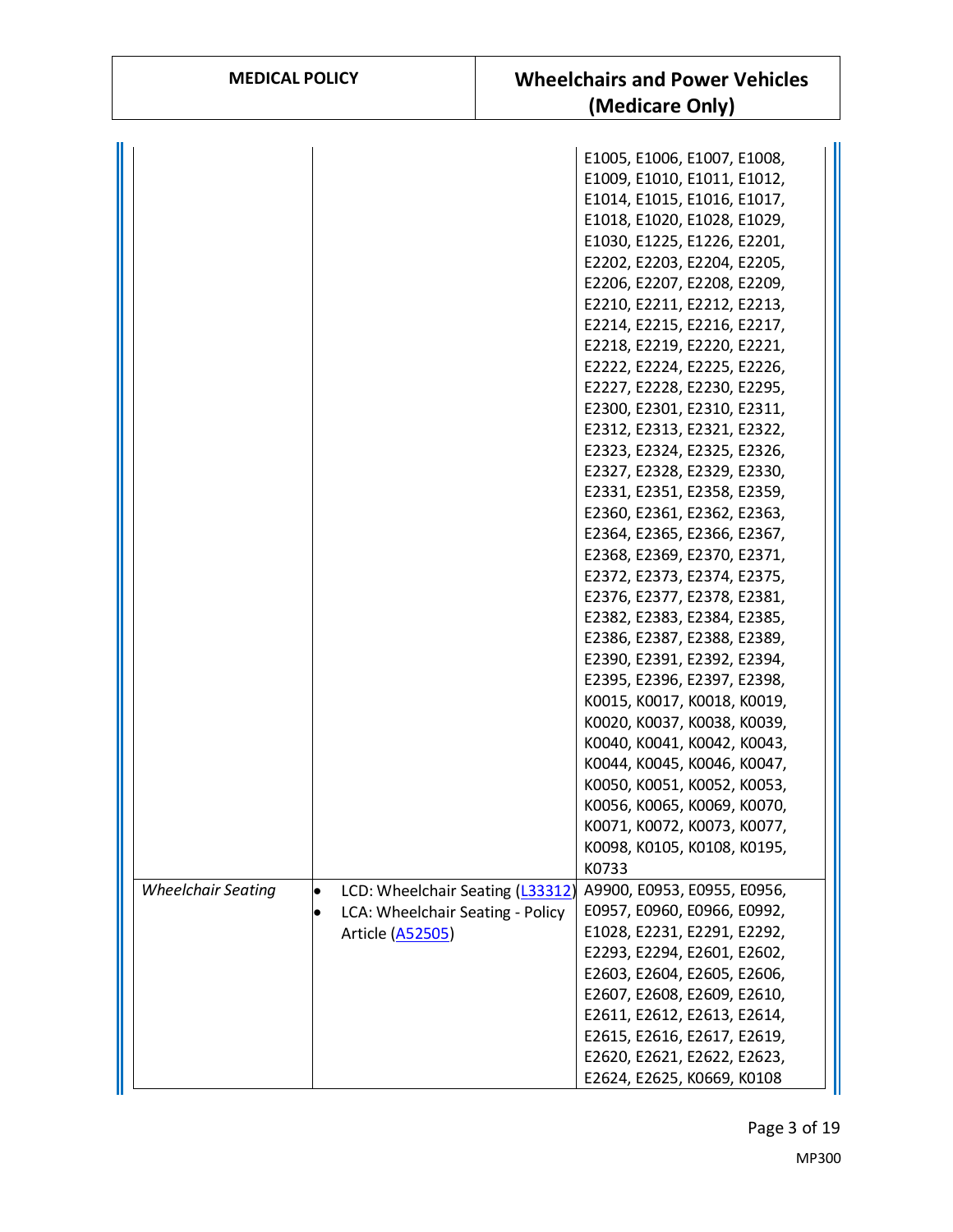| <b>MEDICAL POLICY</b>                                                                                                                                                                                                                                                                     | <b>Wheelchairs and Power Vehicles</b><br>(Medicare Only)                                                                                                                                                                                                                                                                                                                                                                                                                                                                                   |
|-------------------------------------------------------------------------------------------------------------------------------------------------------------------------------------------------------------------------------------------------------------------------------------------|--------------------------------------------------------------------------------------------------------------------------------------------------------------------------------------------------------------------------------------------------------------------------------------------------------------------------------------------------------------------------------------------------------------------------------------------------------------------------------------------------------------------------------------------|
| Power Mobility Devices •<br>LCD: Power Mobility Devices<br>(L33789)<br>LCA: Power Mobility Devices -<br>Policy Article (A52498)                                                                                                                                                           | E0983, E0984, E0986, K0013,<br>K0800, K0801, K0802, K0806,<br>K0807, K0808, K0812, K0813,<br>K0814, K0815, K0816, K0820,<br>K0821, K0822, K0823, K0824,<br>K0825, K0826, K0827, K0828,<br>K0829, K0830, K0831, K0835,<br>K0836, K0837, K0838, K0839,<br>K0840, K0841, K0842, K0843,<br>K0848, K0849, K0850, K0851,<br>K0852, K0853, K0854, K0855,<br>K0856, K0857, K0858, K0859,<br>K0860, K0861, K0862, K0863,<br>K0864, K0868, K0869, K0870,<br>K0871, K0877, K0878, K0879,<br>K0880, K0884, K0885, K0886,<br>K0890, K0891, K0898, K0899 |
| For replacement or<br>Medicare Benefit Policy Manual,<br>Chapter 15 - Covered Medical and<br>repair requests<br>Other Health Services, §110.2 -<br>Repairs, Maintenance, Replacement,<br>and Delivery, Subsections A and C<br>See Policy Guidelines below for more important information. | Varies                                                                                                                                                                                                                                                                                                                                                                                                                                                                                                                                     |

# **POLICY GUIDELINES**

#### *Use of Mobility Device Outside of the Home*

While members who qualify for coverage of a wheelchair may use the device outside the home, coverage of a wheelchair under Medicare is determined solely by the beneficiary's mobility needs *within* the home. Therefore, the documentation must clearly distinguish the abilities and needs of the individual within the home from any *additional* needs for use outside the home.

*Heavy Duty, Very Heavy Duty and Extra Heavy Duty Options*

Heavy duty, very heavy duty, and extra heavy duty mobility options have specific weight requirements. If a heavy duty, very heavy duty, or extra heavy duty manual wheelchair, PWC or POV is provided, but the beneficiary's weight is outside the range listed in the criterion, the item will be denied as not medically reasonable and necessary.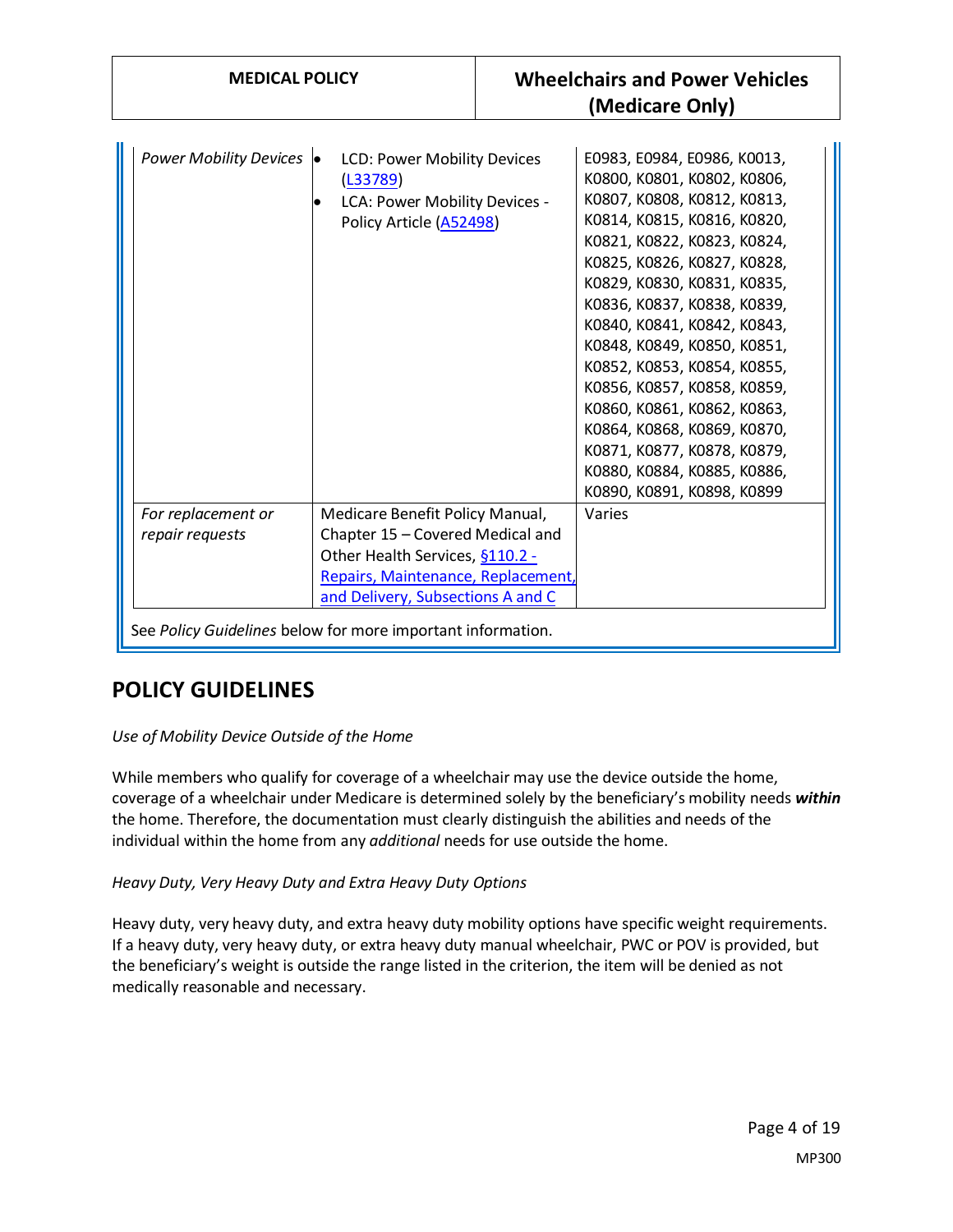### **BILLING GUIDELINES**

See associated local coverage articles (LCAs) for coding and billing guidance:

- Local Coverage Article: Manual Wheelchair Bases Policy Article [\(A52497\)](https://www.cms.gov/medicare-coverage-database/details/article-details.aspx?articleId=52497)
- Local Coverage Article: Wheelchair Options/Accessories Policy Article [\(A52504\)](https://www.cms.gov/medicare-coverage-database/details/article-details.aspx?articleId=52504)
- Local Coverage Article: Power Mobility Devices Policy Article [\(A52498\)](https://www.cms.gov/medicare-coverage-database/details/article-details.aspx?articleId=52498)
- Local Coverage Article: Wheelchair Seating Policy Article [\(A52505\)](https://www.cms.gov/medicare-coverage-database/details/article-details.aspx?articleId=52505)

These LCAs provide a large amount of information with respect to coding and billing, as well as what may or may not be covered and what components of a wheelchair might be bundled into the initial provision of a chair.

#### *Incidental To Denials*

Certain components and accessories of a wheelchair are included in the reimbursement of the base chair, and thus, are not eligible for separate reimbursement at initial issue.

To determine if additional components may be approved separately, see the LCAs A52498 and A52504.

According to LCA A52498, "All accessories needed for safe operation" are included on initial issue and thus are not allowed separate payment, nor should they be separately reported at the time of initial issue, even if the HCPCS code used is not included in the Column I/Column II table in LCA A52504. In addition, not all accessories will be considered medically necessary because they may not meet the definition of DME, as defined by Medicare.

The LCA for *Wheelchair Options/Accessories - Policy Article* (A52504) provides a detailed up-to-date table to determine which items or components would be considered incidental to/included in the allowance for the base item listed in Column I, which means separate reimbursement will not be not be provided for these items.

# **CPT/HCPCS CODES**

| <b>Medicare Only</b>                |                                                                                    |  |
|-------------------------------------|------------------------------------------------------------------------------------|--|
| <b>Prior Authorization Required</b> |                                                                                    |  |
| <b>Power Wheelchair</b>             |                                                                                    |  |
| E2331                               | Power wheelchair accessory, attendant control, proportional, including all related |  |
|                                     | electronics and fixed mounting hardware                                            |  |
| E2358                               | Power wheelchair accessory, group 34 non-sealed lead acid battery, each            |  |
| E2360                               | Power wheelchair accessory, 22nf non-sealed lead acid battery, each                |  |
| E2362                               | Power wheelchair accessory, group 24 non-sealed lead acid battery, each            |  |
| E2364                               | Power wheelchair accessory, u-1 non-sealed lead acid battery, each                 |  |
| K0010                               | Standard - weight frame motorized/power wheelchair                                 |  |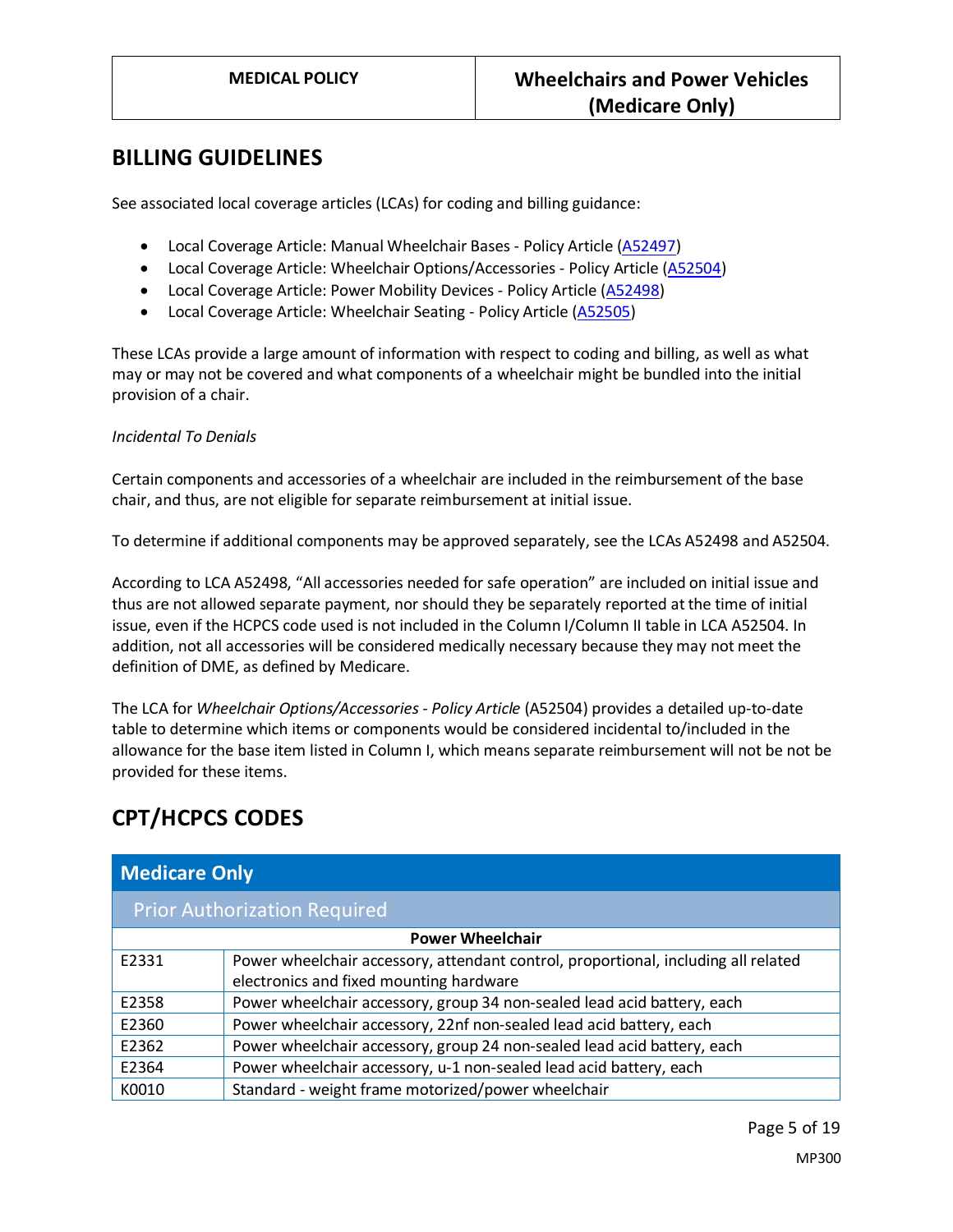| K0011* | Standard - weight frame motorized/power wheelchair with programmable control<br>parameters for speed adjustment, tremor dampening, acceleration control and<br>braking |
|--------|------------------------------------------------------------------------------------------------------------------------------------------------------------------------|
| K0012  | Lightweight portable motorized/power wheelchair                                                                                                                        |
| K0013  | Custom motorized/power wheelchair base                                                                                                                                 |
| K0813  | Power wheelchair, group 1 standard, portable, sling/solid seat and back, patient<br>weight capacity up to and including 300 pounds                                     |
| K0814  | Power wheelchair, group 1 standard, portable, captains chair, patient weight capacity<br>up to and including 300 pounds                                                |
| K0815  | Power wheelchair, group 1 standard, sling/solid seat and back, patient weight<br>capacity up to and including 300 pounds                                               |
| K0816  | Power wheelchair, group 1 standard, captains chair, patient weight capacity up to and<br>including 300 pounds                                                          |
| K0820  | Power wheelchair, group 2 standard, portable, sling/solid seat/back, patient weight<br>capacity up to and including 300 pounds                                         |
| K0821  | Power wheelchair, group 2 standard, portable, captains chair, patient weight capacity<br>up to and including 300 pounds                                                |
| K0822  | Power wheelchair, group 2 standard, sling/solid seat/back, patient weight capacity up<br>to and including 300 pounds                                                   |
| K0823  | Power wheelchair, group 2 standard, captains chair, patient weight capacity up to and<br>including 300 pounds                                                          |
| K0824  | Power wheelchair, group 2 heavy duty, sling/solid seat/back, patient weight capacity<br>301 to 450 pounds                                                              |
| K0825  | Power wheelchair, group 2 heavy duty, captains chair, patient weight capacity 301 to<br>450 pounds                                                                     |
| K0826  | Power wheelchair, group 2 very heavy duty, sling/solid seat/back, patient weight<br>capacity 451 to 600 pounds                                                         |
| K0827  | Power wheelchair, group 2 very heavy duty, captains chair, patient weight capacity<br>451 to 600 pounds                                                                |
| K0828  | Power wheelchair, group 2 extra heavy duty, sling/solid seat/back, patient weight<br>capacity 601 pounds or more                                                       |
| K0829  | Power wheelchair, group 2 extra heavy duty, captains chair, patient weight 601<br>pounds or more                                                                       |
| K0835  | Power wheelchair, group 2 standard, single power option, sling/solid seat/back,<br>patient weight capacity up to and including 300 pounds                              |
| K0836  | Power wheelchair, group 2 standard, single power option, captains chair, patient<br>weight capacity up to and including 300 pounds                                     |
| K0837  | Power wheelchair, group 2 heavy duty, single power option, sling/solid seat/back,<br>patient weight capacity 301 to 450 pounds                                         |
| K0838  | Power wheelchair, group 2 heavy duty, single power option, captains chair, patient<br>weight capacity 301 to 450 pounds                                                |
| K0839  | Power wheelchair, group 2 very heavy duty, single power option, sling/solid<br>seat/back, patient weight capacity 451 to 600 pounds                                    |
| K0840  | Power wheelchair, group 2 extra heavy duty, single power option, sling/solid<br>seat/back, patient weight capacity 601 pounds or more                                  |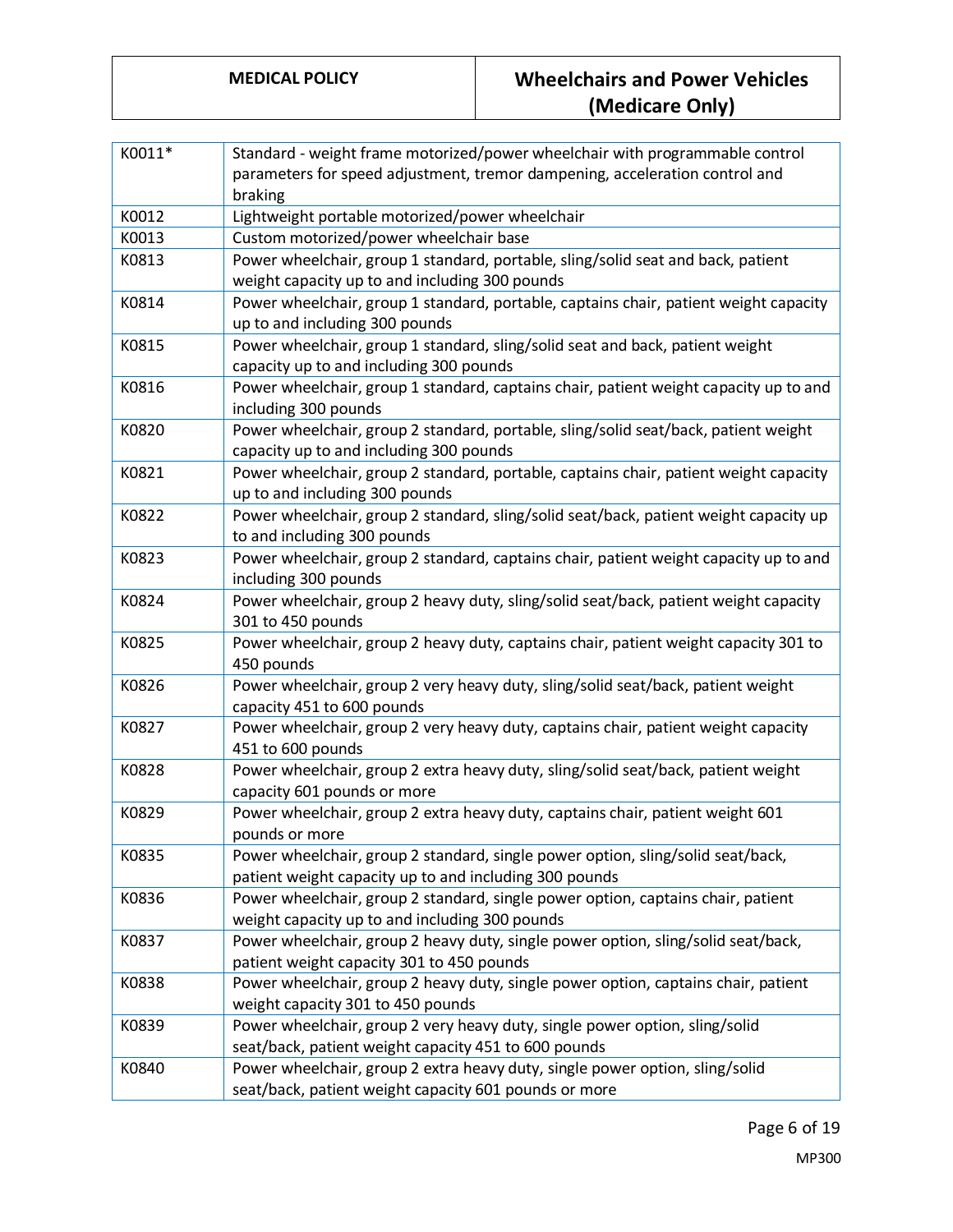| K0841 | Power wheelchair, group 2 standard, multiple power option, sling/solid seat/back,<br>patient weight capacity up to and including 300 pounds  |
|-------|----------------------------------------------------------------------------------------------------------------------------------------------|
| K0842 | Power wheelchair, group 2 standard, multiple power option, captains chair, patient<br>weight capacity up to and including 300 pounds         |
| K0843 | Power wheelchair, group 2 heavy duty, multiple power option, sling/solid seat/back,<br>patient weight capacity 301 to 450 pounds             |
| K0848 | Power wheelchair, group 3 standard, sling/solid seat/back, patient weight capacity up<br>to and including 300 pounds                         |
| K0849 | Power wheelchair, group 3 standard, captains chair, patient weight capacity up to and<br>including 300 pounds                                |
| K0850 | Power wheelchair, group 3 heavy duty, sling/solid seat/back, patient weight capacity<br>301 to 450 pounds                                    |
| K0851 | Power wheelchair, group 3 heavy duty, captains chair, patient weight capacity 301 to<br>450 pounds                                           |
| K0852 | Power wheelchair, group 3 very heavy duty, sling/solid seat/back, patient weight<br>capacity 451 to 600 pounds                               |
| K0853 | Power wheelchair, group 3 very heavy duty, captains chair, patient weight capacity<br>451 to 600 pounds                                      |
| K0854 | Power wheelchair, group 3 extra heavy duty, sling/solid seat/back, patient weight<br>capacity 601 pounds or more                             |
| K0855 | Power wheelchair, group 3 extra heavy duty, captains chair, patient weight capacity<br>601 pounds or more                                    |
| K0856 | Power wheelchair, group 3 standard, single power option, sling/solid seat/back,<br>patient weight capacity up to and including 300 pounds    |
| K0857 | Power wheelchair, group 3 standard, single power option, captains chair, patient<br>weight capacity up to and including 300 pounds           |
| K0858 | Power wheelchair, group 3 heavy duty, single power option, sling/solid seat/back,<br>patient weight 301 to 450 pounds                        |
| K0859 | Power wheelchair, group 3 heavy duty, single power option, captains chair, patient<br>weight capacity 301 to 450 pounds                      |
| K0860 | Power wheelchair, group 3 very heavy duty, single power option, sling/solid<br>seat/back, patient weight capacity 451 to 600 pounds          |
| K0861 | Power wheelchair, group 3 standard, multiple power option, sling/solid seat/back,<br>patient weight capacity up to and including 300 pounds  |
| K0862 | Power wheelchair, group 3 heavy duty, multiple power option, sling/solid seat/back,<br>patient weight capacity 301 to 450 pounds             |
| K0863 | Power wheelchair, group 3 very heavy duty, multiple power option, sling/solid<br>seat/back, patient weight capacity 451 to 600 pounds        |
| K0864 | Power wheelchair, group 3 extra heavy duty, multiple power option, sling/solid<br>seat/back, patient weight capacity 601 pounds or more      |
| K0890 | Power wheelchair, group 5 pediatric, single power option, sling/solid seat/back,<br>patient weight capacity up to and including 125 pounds   |
| K0891 | Power wheelchair, group 5 pediatric, multiple power option, sling/solid seat/back,<br>patient weight capacity up to and including 125 pounds |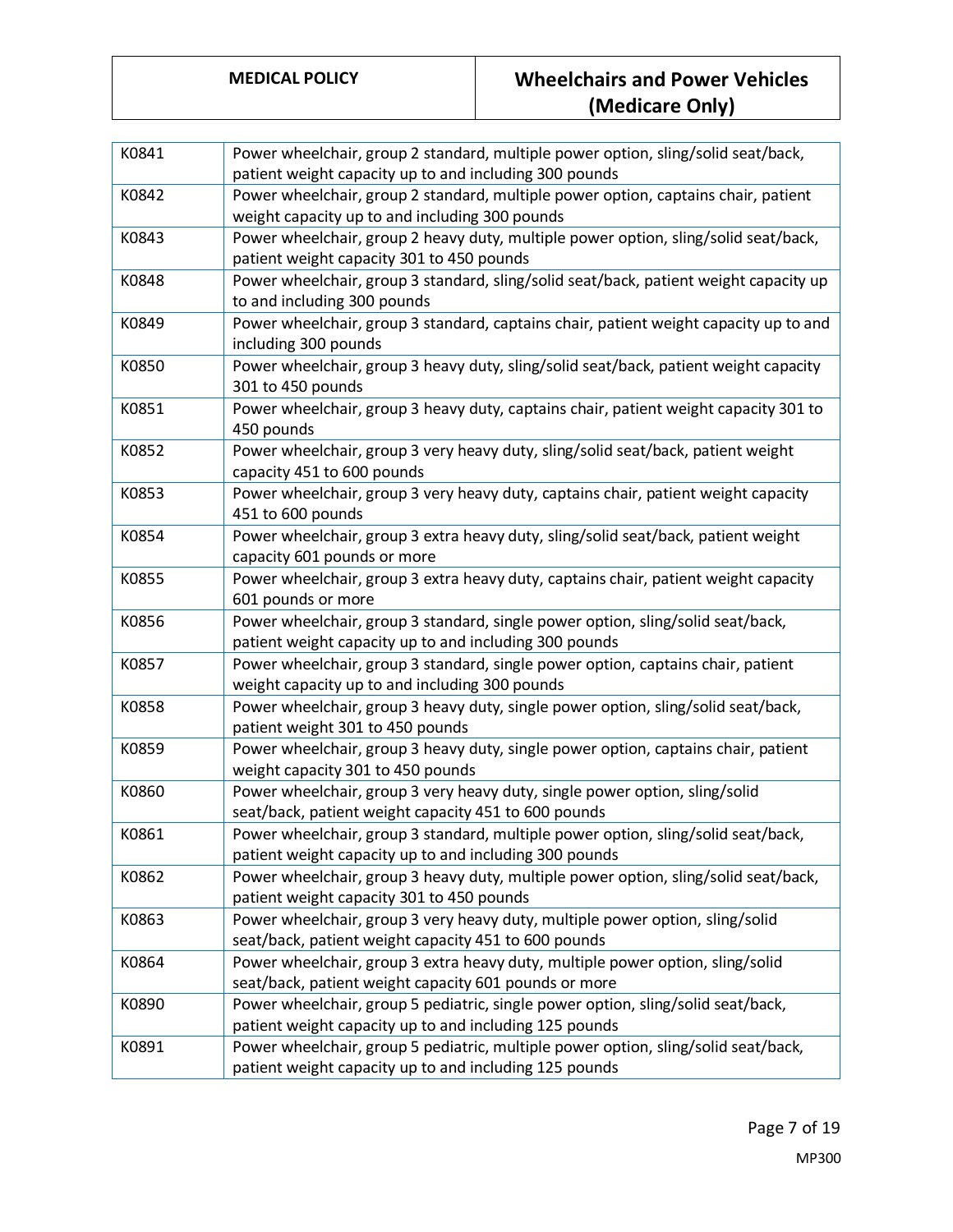| <b>Power Operated Vehicle</b>                                                                                                                                                                                                                                                              |                                                                                                          |  |
|--------------------------------------------------------------------------------------------------------------------------------------------------------------------------------------------------------------------------------------------------------------------------------------------|----------------------------------------------------------------------------------------------------------|--|
| E1230                                                                                                                                                                                                                                                                                      | Power operated vehicle (three or four wheel nonhighway) specify brand name and<br>model number           |  |
| E2372                                                                                                                                                                                                                                                                                      | Power wheelchair accessory, group 27 non-sealed lead acid battery, each                                  |  |
| E2610                                                                                                                                                                                                                                                                                      | Wheelchair seat cushion, powered                                                                         |  |
| K0800                                                                                                                                                                                                                                                                                      | Power operated vehicle, group 1 standard, patient weight capacity up to and<br>including 300 pounds      |  |
| K0801                                                                                                                                                                                                                                                                                      | Power operated vehicle, group 1 heavy duty, patient weight capacity 301 to 450<br>pounds                 |  |
| K0802                                                                                                                                                                                                                                                                                      | Power operated vehicle, group 1 very heavy duty, patient weight capacity 451 to 600<br>pounds            |  |
| K0898                                                                                                                                                                                                                                                                                      | Power wheelchair, not otherwise classified                                                               |  |
| *Note: Stair-climbing wheelchairs, computerized or gyroscopic mobility systems (e.g.,<br>INDEPENDENCE™ IBOT™ Mobility System, Independence Technology, LLC, Warren, NJ) are considered<br>not primarily medical in nature, a self-help or convenience item and/or not medically necessary. |                                                                                                          |  |
|                                                                                                                                                                                                                                                                                            | No Prior Authorization Required                                                                          |  |
| E0705                                                                                                                                                                                                                                                                                      | Transfer device, any type, each                                                                          |  |
| E0950                                                                                                                                                                                                                                                                                      | Wheelchair accessory, tray, each                                                                         |  |
| E0951                                                                                                                                                                                                                                                                                      | Heel loop/holder, any type, with or without ankle strap, each                                            |  |
| E0952                                                                                                                                                                                                                                                                                      | Toe loop/holder, any type, each                                                                          |  |
| E0953                                                                                                                                                                                                                                                                                      | Wheelchair accessory, lateral thigh or knee support, any type including fixed<br>mounting hardware, each |  |
| E0954                                                                                                                                                                                                                                                                                      | Wheelchair accessory, foot box, any type, includes attachment and mounting<br>hardware, each foot        |  |
| E0955                                                                                                                                                                                                                                                                                      | Wheelchair accessory, headrest, cushioned, any type, including fixed mounting<br>hardware, each          |  |
| E0956                                                                                                                                                                                                                                                                                      | Wheelchair accessory, lateral trunk or hip support, any type, including fixed mounting<br>hardware, each |  |
| E0957                                                                                                                                                                                                                                                                                      | Wheelchair accessory, medial thigh support, any type, including fixed mounting<br>hardware, each         |  |
| E0958                                                                                                                                                                                                                                                                                      | Manual wheelchair accessory, one-arm drive attachment, each                                              |  |
| E0959                                                                                                                                                                                                                                                                                      | Manual wheelchair accessory, adapter for amputee, each                                                   |  |
| E0960                                                                                                                                                                                                                                                                                      | Wheelchair accessory, shoulder harness/straps or chest strap, including any type<br>mounting hardware    |  |
| E0961                                                                                                                                                                                                                                                                                      | Manual wheelchair accessory, wheel lock brake extension (handle), each                                   |  |
| E0966                                                                                                                                                                                                                                                                                      | Manual wheelchair accessory, headrest extension, each                                                    |  |
| E0967                                                                                                                                                                                                                                                                                      | Manual wheelchair accessory, hand rim with projections, any type, replacement only,<br>each              |  |
| E0968                                                                                                                                                                                                                                                                                      | Commode seat, wheelchair                                                                                 |  |
| E0969                                                                                                                                                                                                                                                                                      | Narrowing device, wheelchair                                                                             |  |
| E0970                                                                                                                                                                                                                                                                                      | No. 2 footplates, except for elevating leg rest                                                          |  |
| E0971                                                                                                                                                                                                                                                                                      | Manual wheelchair accessory, anti-tipping device, each                                                   |  |
| E0973                                                                                                                                                                                                                                                                                      | Wheelchair accessory, adjustable height, detachable armrest, complete assembly,<br>each                  |  |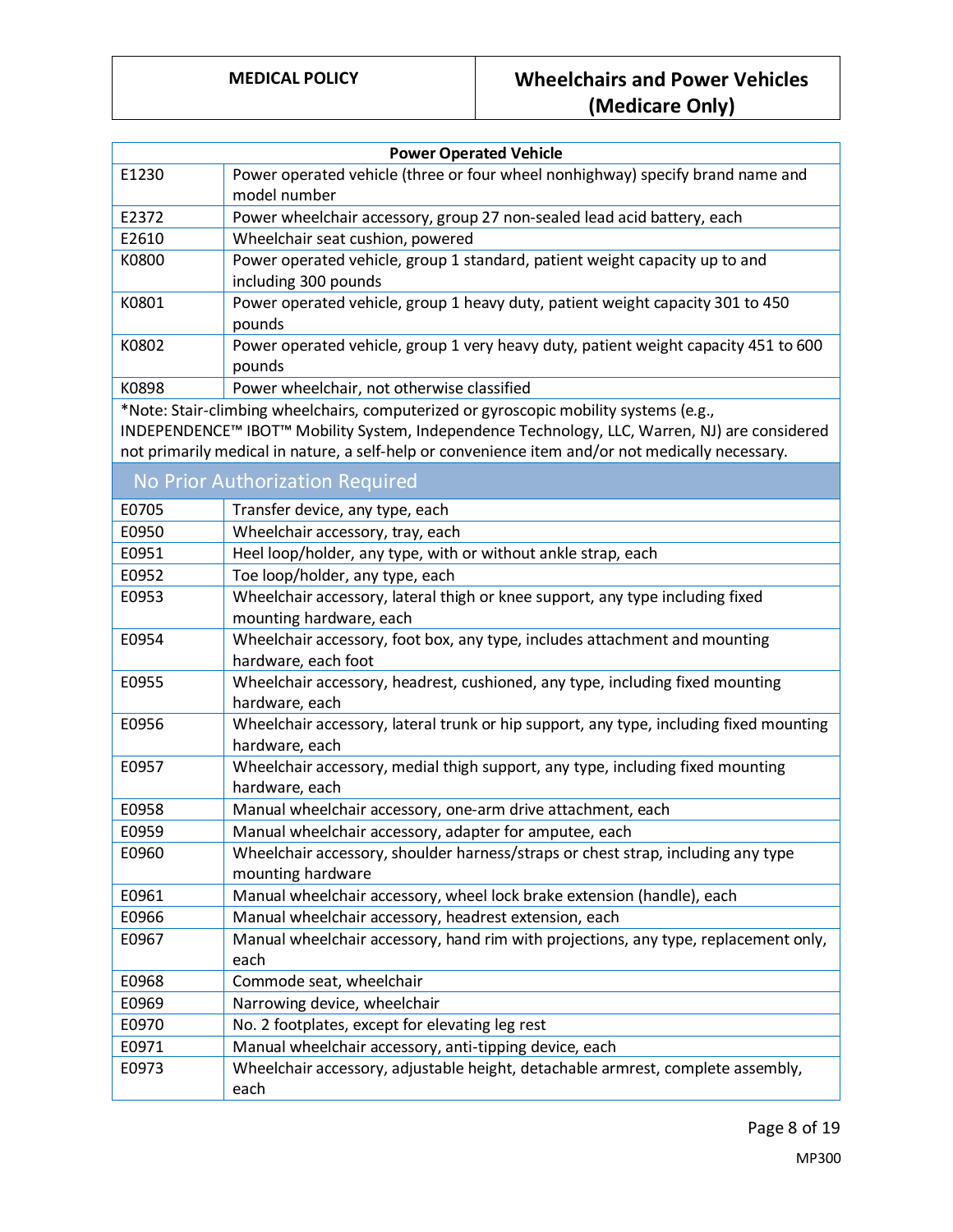| E0974 | Manual wheelchair accessory, anti-rollback device, each                                                         |
|-------|-----------------------------------------------------------------------------------------------------------------|
| E0978 | Wheelchair accessory, positioning belt/safety belt/pelvic strap, each                                           |
| E0980 | Safety vest, wheelchair                                                                                         |
| E0981 | Wheelchair accessory, seat upholstery, replacement only, each                                                   |
| E0982 | Wheelchair accessory, back upholstery, replacement only, each                                                   |
| E0986 | Manual wheelchair accessory, push-rim activated power assist system                                             |
| E0988 | Manual wheelchair accessory, lever-activated, wheel drive, pair                                                 |
| E0990 | Wheelchair accessory, elevating leg rest, complete assembly, each                                               |
| E0992 | Manual wheelchair accessory, solid seat insert                                                                  |
| E0994 | Arm rest, each                                                                                                  |
| E0995 | Wheelchair accessory, calf rest/pad, replacement only, each                                                     |
| E1002 | Wheelchair accessory, power seating system, tilt only                                                           |
| E1003 | Wheelchair accessory, power seating system, recline only, without shear reduction                               |
| E1004 | Wheelchair accessory, power seating system, recline only, with mechanical shear                                 |
|       | reduction                                                                                                       |
| E1005 | Wheelchair accessory, power seatng system, recline only, with power shear reduction                             |
| E1006 | Wheelchair accessory, power seating system, combination tilt and recline, without                               |
|       | shear reduction                                                                                                 |
| E1007 | Wheelchair accessory, power seating system, combination tilt and recline, with                                  |
|       | mechanical shear reduction                                                                                      |
| E1008 | Wheelchair accessory, power seating system, combination tilt and recline, with power                            |
|       | shear reduction                                                                                                 |
| E1009 | Wheelchair accessory, addition to power seating system, mechanically linked leg                                 |
|       | elevation system, including pushrod and leg rest, each                                                          |
| E1010 | Wheelchair accessory, addition to power seating system, power leg elevation system,<br>including leg rest, pair |
| E1011 | Modification to pediatric size wheelchair, width adjustment package (not to be                                  |
|       | dispensed with initial chair)                                                                                   |
| E1012 | Wheelchair accessory, addition to power seating system, center mount power                                      |
|       | elevating leg rest/platform, complete system, any type, each                                                    |
| E1014 | Reclining back, addition to pediatric size wheelchair                                                           |
| E1015 | Shock absorber for manual wheelchair, each                                                                      |
| E1016 | Shock absorber for power wheelchair, each                                                                       |
| E1017 | Heavy duty shock absorber for heavy duty or extra heavy duty manual wheelchair,                                 |
|       | each                                                                                                            |
| E1018 | Heavy duty shock absorber for heavy duty or extra heavy duty power wheelchair,                                  |
|       | each                                                                                                            |
| E1020 | Residual limb support system for wheelchair, any type                                                           |
| E1028 | Wheelchair accessory, manual swingaway, retractable or removable mounting                                       |
|       | hardware for joystick, other control interface or positioning accessory                                         |
| E1029 | Wheelchair accessory, ventilator tray, fixed                                                                    |
| E1030 | Wheelchair accessory, ventilator tray, gimbaled                                                                 |
| E1031 | Roll about chair, any and all types with casters 5" or greater                                                  |
| E1037 | Transport chair, pediatric size                                                                                 |
| E1038 | Transport chair, adult size, patient weight capacity up to and including 300 pounds                             |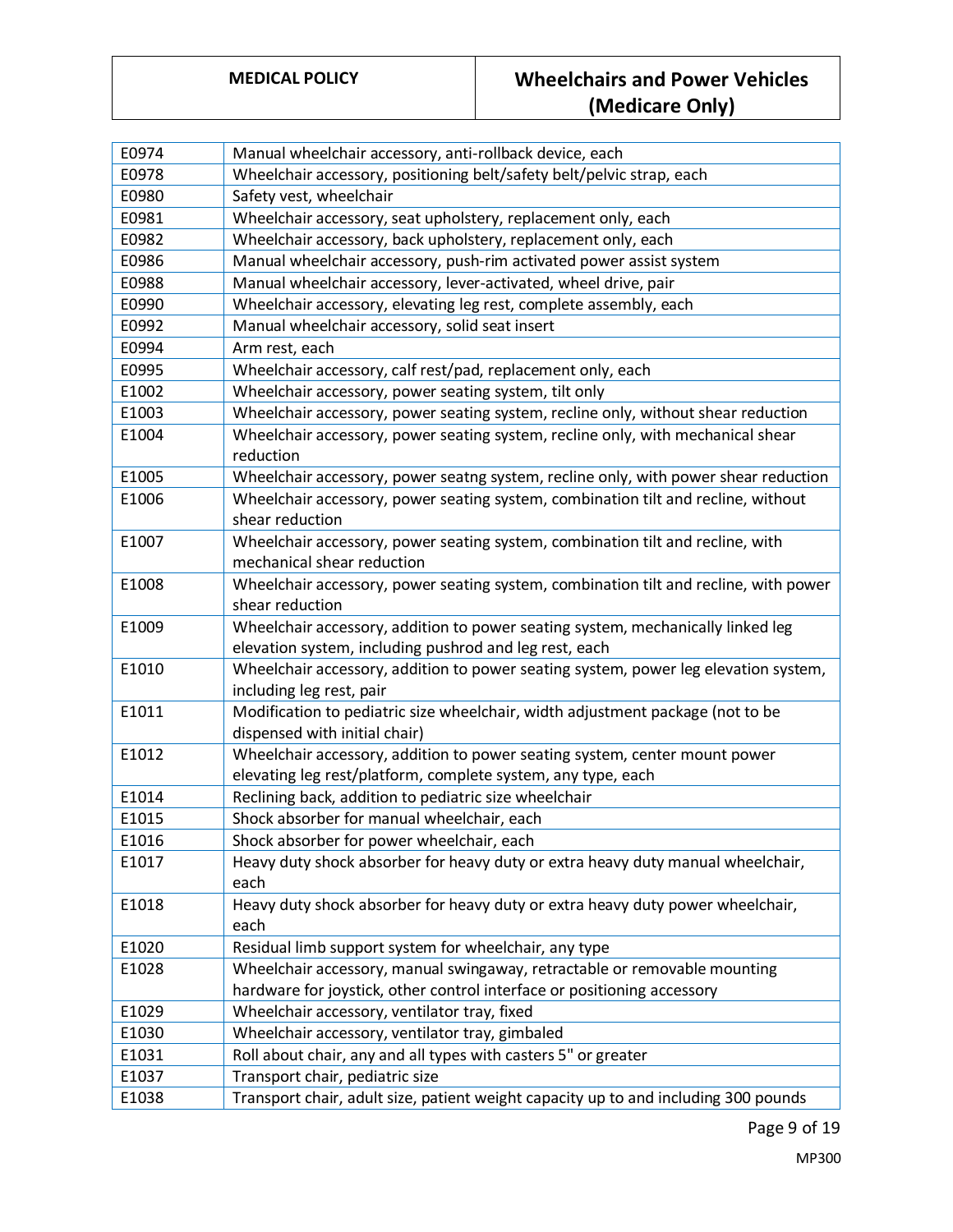| E1039 | Transport chair, adult size, heavy duty, patient weight capacity greater than 300<br>pounds                             |
|-------|-------------------------------------------------------------------------------------------------------------------------|
| E1050 | Fully-reclining wheelchair, fixed full length arms, swing away detachable elevating leg<br>rests                        |
| E1060 | Fully-reclining wheelchair, detachable arms, desk or full length, swing away<br>detachable elevating legrests           |
| E1070 | Fully-reclining wheelchair, detachable arms (desk or full length) swing away<br>detachable footrest                     |
| E1083 | Hemi-wheelchair, fixed full length arms, swing away detachable elevating leg rest                                       |
| E1084 | Hemi-wheelchair, detachable arms desk or full length arms, swing away detachable<br>elevating leg rests                 |
| E1085 | Hemi-wheelchair, fixed full length arms, swing away detachable foot rests                                               |
| E1086 | Hemi-wheelchair detachable arms desk or full length, swing away detachable<br>footrests                                 |
| E1087 | High strength lightweight wheelchair, fixed full length arms, swing away detachable<br>elevating leg rests              |
| E1088 | High strength lightweight wheelchair, detachable arms desk or full length, swing away<br>detachable elevating leg rests |
| E1089 | High strength lightweight wheelchair, fixed length arms, swing away detachable<br>footrest                              |
| E1090 | High strength lightweight wheelchair, detachable arms desk or full length, swing away<br>detachable foot rests          |
| E1092 | Wide heavy duty wheel chair, detachable arms (desk or full length), swing away<br>detachable elevating leg rests        |
| E1093 | Wide heavy duty wheelchair, detachable arms desk or full length arms, swing away<br>detachable footrests                |
| E1100 | Semi-reclining wheelchair, fixed full length arms, swing away detachable elevating leg<br>rests                         |
| E1110 | Semi-reclining wheelchair, detachable arms (desk or full length) elevating leg rest                                     |
| E1130 | Standard wheelchair, fixed full length arms, fixed or swing away detachable footrests                                   |
| E1140 | Wheelchair, detachable arms, desk or full length, swing away detachable footrests                                       |
| E1150 | Wheelchair, detachable arms, desk or full length swing away detachable elevating<br>legrests                            |
| E1160 | Wheelchair, fixed full length arms, swing away detachable elevating legrests                                            |
| E1161 | Manual adult size wheelchair, includes tilt in space                                                                    |
| E1170 | Amputee wheelchair, fixed full length arms, swing away detachable elevating legrests                                    |
| E1171 | Amputee wheelchair, fixed full length arms, without footrests or legrest                                                |
| E1172 | Amputee wheelchair, detachable arms (desk or full length) without footrests or<br>legrest                               |
| E1180 | Amputee wheelchair, detachable arms (desk or full length) swing away detachable<br>footrests                            |
| E1190 | Amputee wheelchair, detachable arms (desk or full length) swing away detachable<br>elevating legrests                   |
| E1195 | Heavy duty wheelchair, fixed full length arms, swing away detachable elevating<br>legrests                              |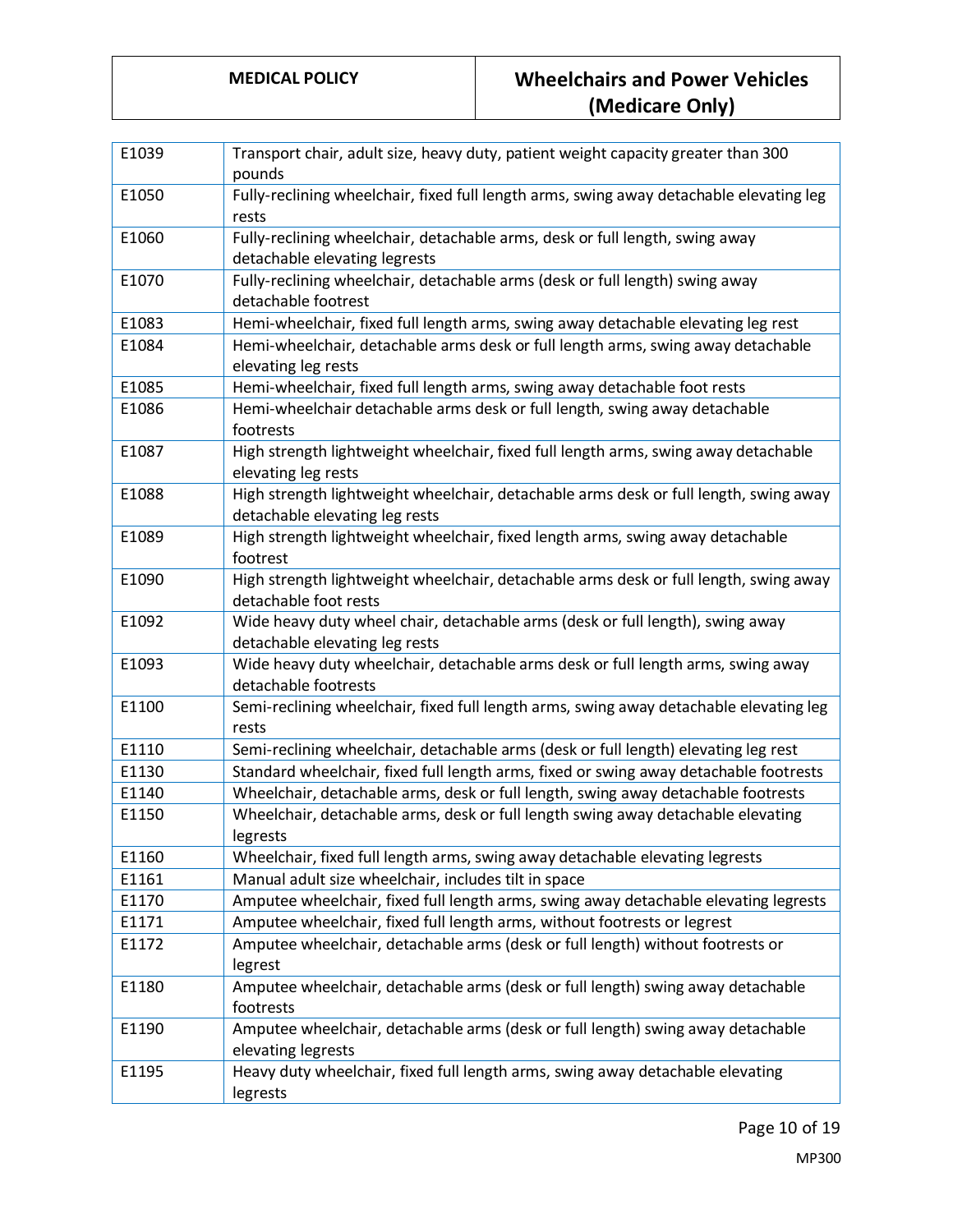| E1200 | Amputee wheelchair, fixed full length arms, swing away detachable footrest             |
|-------|----------------------------------------------------------------------------------------|
| E1220 | Wheelchair; specially sized or constructed, (indicate brand name, model number, if     |
|       | any) and justification                                                                 |
| E1221 | Wheelchair with fixed arm, footrests                                                   |
| E1222 | Wheelchair with fixed arm, elevating legrests                                          |
| E1223 | Wheelchair with detachable arms, footrests                                             |
| E1224 | Wheelchair with detachable arms, elevating legrests                                    |
| E1225 | Wheelchair accessory, manual semi-reclining back, (recline greater than 15 degrees,    |
|       | but less than 80 degrees), each                                                        |
| E1226 | Wheelchair accessory, manual fully reclining back, (recline greater than 80 degrees),  |
|       | each                                                                                   |
| E1227 | Special height arms for wheelchair                                                     |
| E1228 | Special back height for wheelchair                                                     |
| E1229 | Wheelchair, pediatric size, not otherwise specified                                    |
| E1231 | Wheelchair, pediatric size, tilt-in-space, rigid, adjustable, with seating system      |
| E1232 | Wheelchair, pediatric size, tilt-in-space, folding, adjustable, with seating system    |
| E1233 | Wheelchair, pediatric size, tilt-in-space, rigid, adjustable, without seating system   |
| E1234 | Wheelchair, pediatric size, tilt-in-space, folding, adjustable, without seating system |
| E1235 | Wheelchair, pediatric size, rigid, adjustable, with seating system                     |
| E1236 | Wheelchair, pediatric size, folding, adjustable, with seating system                   |
| E1237 | Wheelchair, pediatric size, rigid, adjustable, without seating system                  |
| E1238 | Wheelchair, pediatric size, folding, adjustable, without seating system                |
| E1239 | Power wheelchair, pediatric size, not otherwise specified                              |
| E1240 | Lightweight wheelchair, detachable arms, (desk or full length) swing away detachable,  |
|       | elevating legrest                                                                      |
| E1250 | Lightweight wheelchair, fixed full length arms, swing away detachable footrest         |
| E1260 | Lightweight wheelchair, detachable arms (desk or full length) swing away detachable    |
|       | footrest                                                                               |
| E1270 | Lightweight wheelchair, fixed full length arms, swing away detachable elevating        |
|       | legrests                                                                               |
| E1280 | Heavy duty wheelchair, detachable arms (desk or full length) elevating legrests        |
| E1285 | Heavy duty wheelchair, fixed full length arms, swing away detachable footrest          |
| E1290 | Heavy duty wheelchair, detachable arms (desk or full length) swing away detachable     |
|       | footrest                                                                               |
| E1295 | Heavy duty wheelchair, fixed full length arms, swing away detachable footrest          |
| E1296 | Special wheelchair seat height from floor                                              |
| E1297 | Special wheelchair seat depth, by upholstery                                           |
| E1298 | Special wheelchair seat depth and/or width, by construction                            |
| E2201 | Manual wheelchair accessory, nonstandard seat frame, width greater than or equal to    |
|       | 20 inches and less than 24 inches                                                      |
| E2202 | Manual wheelchair accessory, nonstandard seat frame width, 24-27 inches                |
| E2203 | Manual wheelchair accessory, nonstandard seat frame depth, 20 to less than 22          |
|       | inches                                                                                 |
| E2204 | Manual wheelchair accessory, nonstandard seat frame depth, 22 to 25 inches             |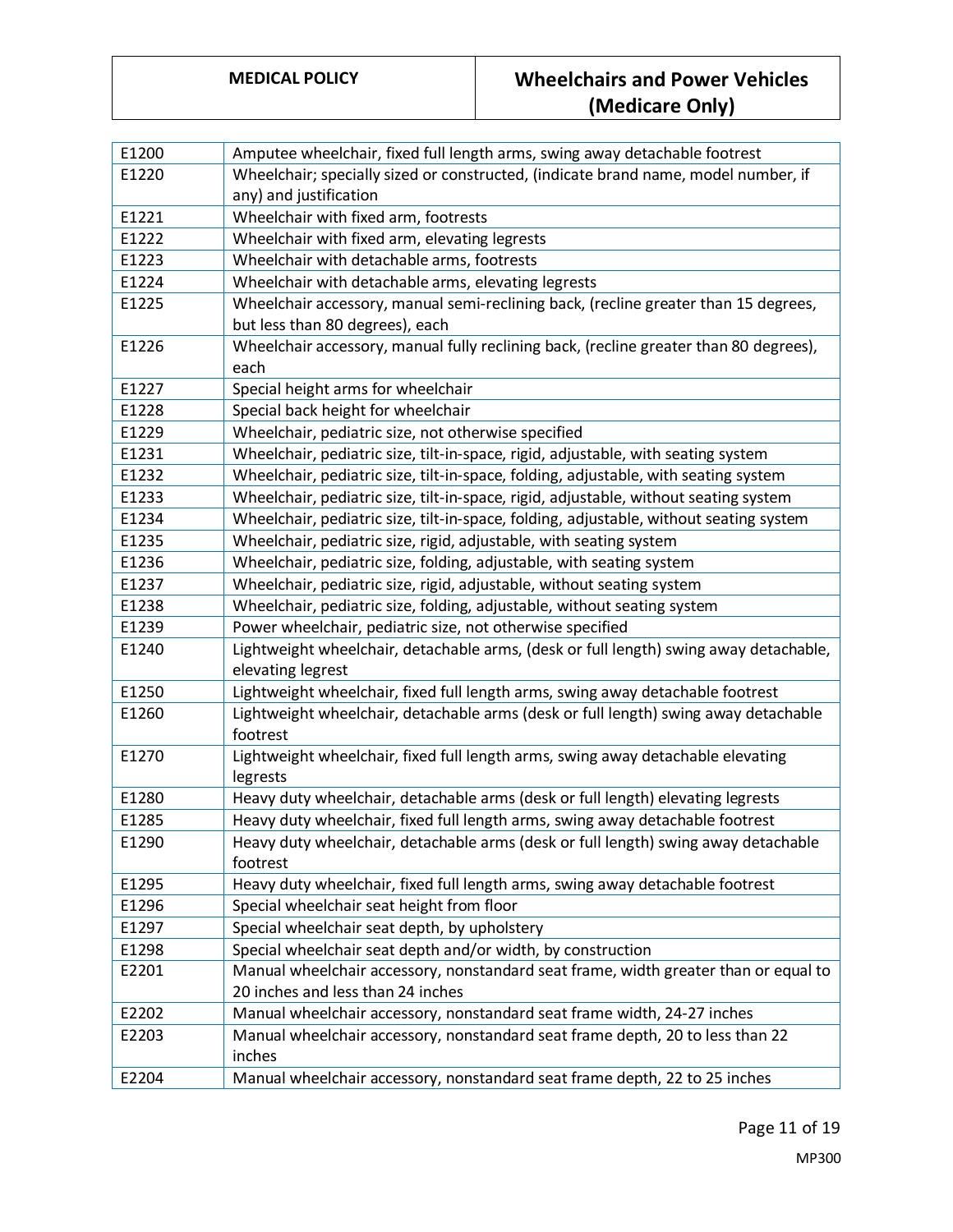| E2205   | Manual wheelchair accessory, handrim without projections (includes ergonomic or                                    |
|---------|--------------------------------------------------------------------------------------------------------------------|
|         | contoured), any type, replacement only, each                                                                       |
| E2206   | Manual wheelchair accessory, wheel lock assembly, complete, replacement only,<br>each                              |
| E2207   | Wheelchair accessory, crutch and cane holder, each                                                                 |
| E2208   | Wheelchair accessory, cylinder tank carrier, each                                                                  |
| E2209   | Accessory, arm trough, with or without hand support, each                                                          |
| E2210   | Wheelchair accessory, bearings, any type, replacement only, each                                                   |
| E2211   | Manual wheelchair accessory, pneumatic propulsion tire, any size, each                                             |
| E2212   | Manual wheelchair accessory, tube for pneumatic propulsion tire, any size, each                                    |
| E2213   | Manual wheelchair accessory, insert for pneumatic propulsion tire (removable), any<br>type, any size, each         |
| E2214   | Manual wheelchair accessory, pneumatic caster tire, any size, each                                                 |
| E2215   | Manual wheelchair accessory, tube for pneumatic caster tire, any size, each                                        |
| E2216   | Manual wheelchair accessory, foam filled propulsion tire, any size, each                                           |
| E2217   | Manual wheelchair accessory, foam filled caster tire, any size, each                                               |
| E2218   | Manual wheelchair accessory, foam propulsion tire, any size, each                                                  |
| E2219   | Manual wheelchair accessory, foam caster tire, any size, each                                                      |
| E2220   | Manual wheelchair accessory, solid (rubber/plastic) propulsion tire, any size,                                     |
|         | replacement only, each                                                                                             |
| E2221   | Manual wheelchair accessory, solid (rubber/plastic) caster tire (removable), any size,                             |
|         | replacement only, each                                                                                             |
| E2222   | Manual wheelchair accessory, solid (rubber/plastic) caster tire with integrated wheel,                             |
|         | any size, replacement only, each                                                                                   |
| E2224   | Manual wheelchair accessory, propulsion wheel excludes tire, any size, replacement                                 |
|         | only, each                                                                                                         |
| E2225   | Manual wheelchair accessory, caster wheel excludes tire, any size, replacement only,<br>each                       |
| E2226   | Manual wheelchair accessory, caster fork, any size, replacement only, each                                         |
| E2227   | Manual wheelchair accessory, gear reduction drive wheel, each                                                      |
| E2228   | Manual wheelchair accessory, wheel braking system and lock, complete, each                                         |
| E2231   | Manual wheelchair accessory, solid seat support base (replaces sling seat), includes<br>any type mounting hardware |
| E2291   | Back, planar, for pediatric size wheelchair including fixed attaching hardware                                     |
| E2292   | Seat, planar, for pediatric size wheelchair including fixed attaching hardware                                     |
| E2293   | Back, contoured, for pediatric size wheelchair including fixed attaching hardware                                  |
| E2294   | Seat, contoured, for pediatric size wheelchair including fixed attaching hardware                                  |
| E2295   | Manual wheelchair accessory, for pediatric size wheelchair, dynamic seating frame,                                 |
|         | allows coordinated movement of multiple positioning features                                                       |
| E2310   | Power wheelchair accessory, electronic connection between wheelchair controller                                    |
|         | and one power seating system motor, including all related electronics, indicator                                   |
|         | feature, mechanical function selection switch, and fixed mounting hardware                                         |
| E2311** | Power wheelchair accessory, electronic connection between wheelchair controller                                    |
|         | and two or more power seating system motors, including all related electronics,                                    |
|         | indicator feature, mechanical function selection switch, and fixed mounting hardware                               |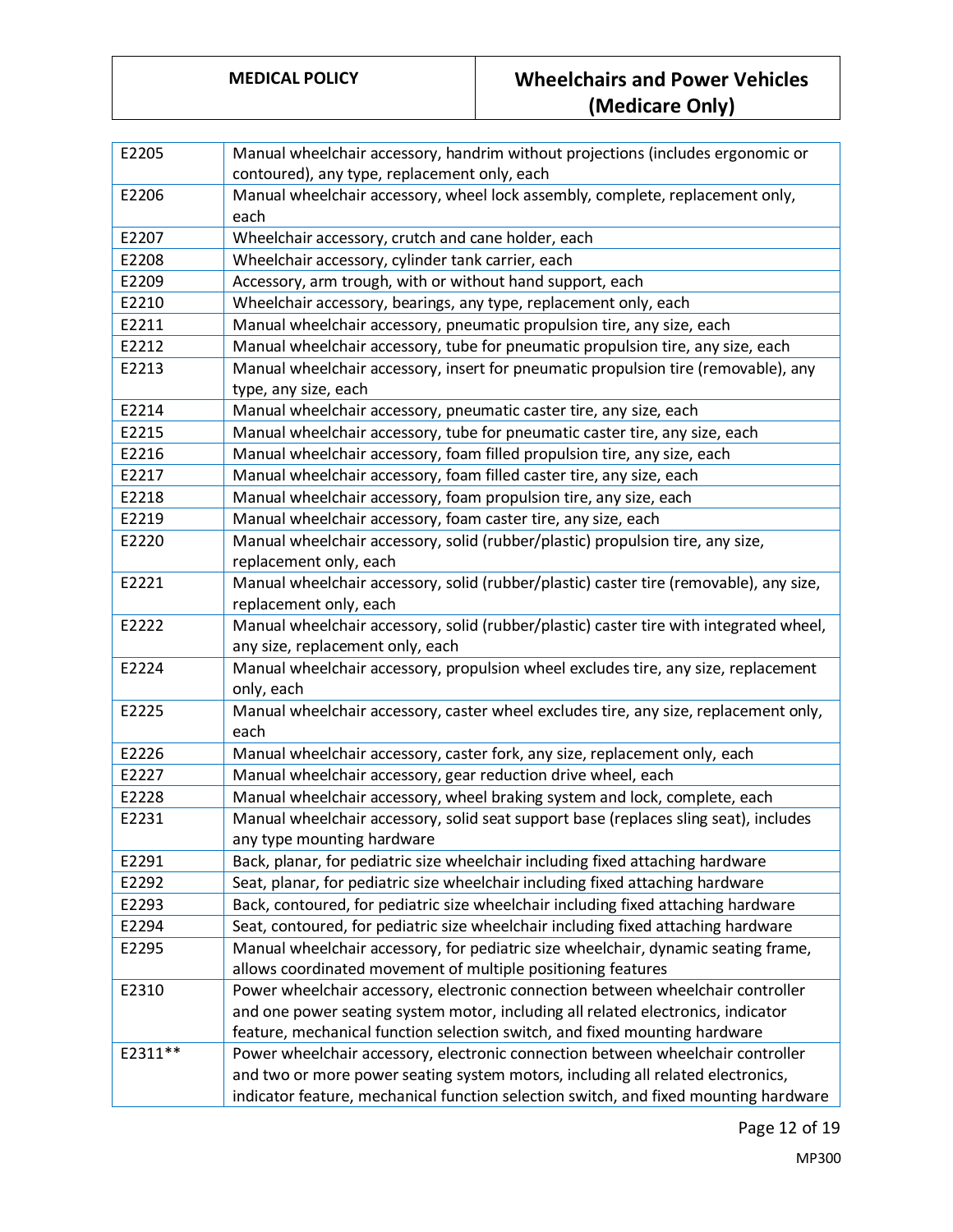| E2312 | Power wheelchair accessory, hand or chin control interface, mini-proportional remote   |
|-------|----------------------------------------------------------------------------------------|
|       | joystick, proportional, including fixed mounting hardware                              |
| E2313 | Power wheelchair accessory, harness for upgrade to expandable controller, including    |
|       | all fasteners, connectors and mounting hardware, each                                  |
| E2321 | Power wheelchair accessory, hand control interface, remote joystick,                   |
|       | nonproportional, including all related electronics, mechanical stop switch, and fixed  |
|       | mounting hardware                                                                      |
| E2322 | Power wheelchair accessory, hand control interface, multiple mechanical switches,      |
|       | nonproportional, including all related electronics, mechanical stop switch, and fixed  |
|       | mounting hardware                                                                      |
| E2323 | Power wheelchair accessory, specialty joystick handle for hand control interface,      |
|       | prefabricated                                                                          |
| E2324 | Power wheelchair accessory, chin cup for chin control interface                        |
| E2325 | Power wheelchair accessory, sip and puff interface, nonproportional, including all     |
|       | related electronics, mechanical stop switch, and manual swingaway mounting             |
|       | hardware                                                                               |
| E2326 | Power wheelchair accessory, breath tube kit for sip and puff interface                 |
| E2327 | Power wheelchair accessory, head control interface, mechanical, proportional,          |
|       | including all related electronics, mechanical direction change switch, and fixed       |
|       | mounting hardware                                                                      |
| E2328 | Power wheelchair accessory, head control or extremity control interface, electronic,   |
|       | proportional, including all related electronics and fixed mounting hardware            |
| E2329 | Power wheelchair accessory, head control interface, contact switch mechanism,          |
|       | nonproportional, including all related electronics, mechanical stop switch, mechanical |
|       | direction change switch, head array, and fixed mounting hardware                       |
| E2330 | Power wheelchair accessory, head control interface, proximity switch mechanism,        |
|       | nonproportional, including all related electronics, mechanical stop switch, mechanical |
|       | direction change switch, head array, and fixed mounting hardware                       |
| E2340 | Power wheelchair accessory, nonstandard seat frame width, 20-23 inches                 |
| E2341 | Power wheelchair accessory, nonstandard seat frame width, 24-27 inches                 |
| E2342 | Power wheelchair accessory, nonstandard seat frame depth, 20 or 21 inches              |
| E2343 | Power wheelchair accessory, nonstandard seat frame depth, 22-25 inches                 |
| E2351 | Power wheelchair accessory, electronic interface to operate speech generating device   |
|       | using power wheelchair control interface                                               |
| E2359 | Power wheelchair accessory, group 34 sealed lead acid battery, each (e.g., gel cell,   |
|       | absorbed glassmat)                                                                     |
| E2361 | Power wheelchair accessory, 22nf sealed lead acid battery, each, (e.g., gel cell,      |
|       | absorbed glassmat)                                                                     |
| E2363 | Power wheelchair accessory, group 24 sealed lead acid battery, each (e.g., gel cell,   |
|       | absorbed glassmat)                                                                     |
| E2365 | Power wheelchair accessory, u-1 sealed lead acid battery, each (e.g., gel cell,        |
|       | absorbed glassmat)                                                                     |
| E2366 | Power wheelchair accessory, battery charger, single mode, for use with only one        |
|       | battery type, sealed or non-sealed, each                                               |
| E2368 | Power wheelchair component, drive wheel motor, replacement only                        |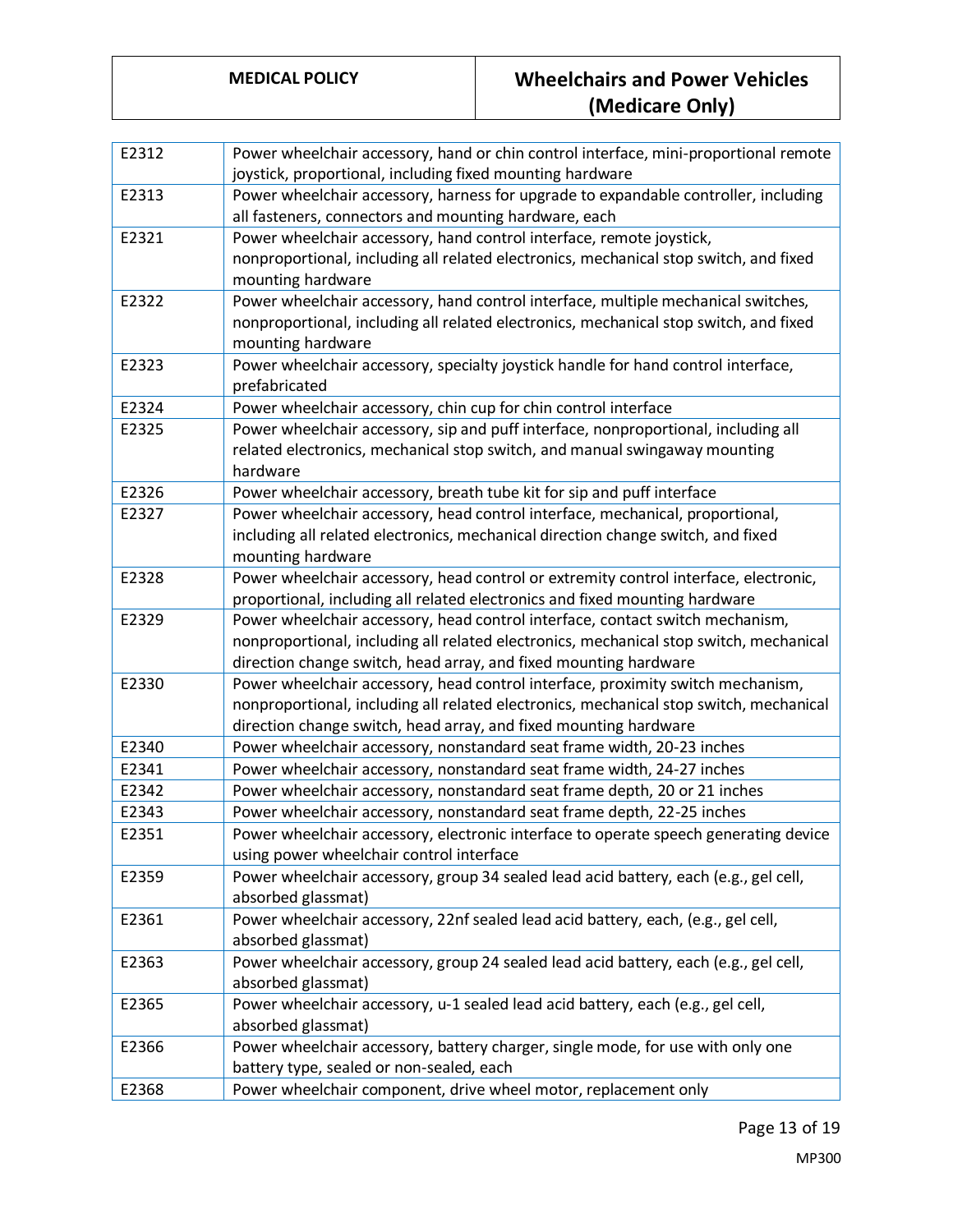| E2369                                     | Power wheelchair component, drive wheel gear box, replacement only                                                                                                                                                                                                                                                                                                                      |
|-------------------------------------------|-----------------------------------------------------------------------------------------------------------------------------------------------------------------------------------------------------------------------------------------------------------------------------------------------------------------------------------------------------------------------------------------|
| E2370                                     | Power wheelchair component, integrated drive wheel motor and gear box                                                                                                                                                                                                                                                                                                                   |
|                                           | combination, replacement only                                                                                                                                                                                                                                                                                                                                                           |
| E2371                                     | Power wheelchair accessory, group 27 sealed lead acid battery, (e.g., gel cell,                                                                                                                                                                                                                                                                                                         |
|                                           | absorbed glassmat), each                                                                                                                                                                                                                                                                                                                                                                |
| E2373                                     | Power wheelchair accessory, hand or chin control interface, compact remote joystick,                                                                                                                                                                                                                                                                                                    |
|                                           | proportional, including fixed mounting hardware                                                                                                                                                                                                                                                                                                                                         |
| E2374                                     | Power wheelchair accessory, hand or chin control interface, standard remote joystick                                                                                                                                                                                                                                                                                                    |
|                                           | (not including controller), proportional, including all related electronics and fixed                                                                                                                                                                                                                                                                                                   |
|                                           | mounting hardware, replacement only                                                                                                                                                                                                                                                                                                                                                     |
| E2375                                     | Power wheelchair accessory, non-expandable controller, including all related                                                                                                                                                                                                                                                                                                            |
|                                           | electronics and mounting hardware, replacement only                                                                                                                                                                                                                                                                                                                                     |
| E2376                                     | Power wheelchair accessory, expandable controller, including all related electronics                                                                                                                                                                                                                                                                                                    |
|                                           | and mounting hardware, replacement only                                                                                                                                                                                                                                                                                                                                                 |
| E2377                                     | Power wheelchair accessory, expandable controller, including all related electronics                                                                                                                                                                                                                                                                                                    |
|                                           | and mounting hardware, upgrade provided at initial issue                                                                                                                                                                                                                                                                                                                                |
| E2378                                     | Power wheelchair component, actuator, replacement only                                                                                                                                                                                                                                                                                                                                  |
| E2381                                     | Power wheelchair accessory, pneumatic drive wheel tire, any size, replacement only,<br>each                                                                                                                                                                                                                                                                                             |
| E2382                                     | Power wheelchair accessory, tube for pneumatic drive wheel tire, any size,                                                                                                                                                                                                                                                                                                              |
|                                           | replacement only, each                                                                                                                                                                                                                                                                                                                                                                  |
| E2383                                     | Power wheelchair accessory, insert for pneumatic drive wheel tire (removable), any                                                                                                                                                                                                                                                                                                      |
|                                           | type, any size, replacement only, each                                                                                                                                                                                                                                                                                                                                                  |
| E2384                                     | Power wheelchair accessory, pneumatic caster tire, any size, replacement only, each                                                                                                                                                                                                                                                                                                     |
| E2385                                     | Power wheelchair accessory, tube for pneumatic caster tire, any size, replacement                                                                                                                                                                                                                                                                                                       |
|                                           | only, each                                                                                                                                                                                                                                                                                                                                                                              |
| E2386                                     | Power wheelchair accessory, foam filled drive wheel tire, any size, replacement only,                                                                                                                                                                                                                                                                                                   |
|                                           | each                                                                                                                                                                                                                                                                                                                                                                                    |
| E2387                                     | Power wheelchair accessory, foam filled caster tire, any size, replacement only, each                                                                                                                                                                                                                                                                                                   |
| E2388                                     | Power wheelchair accessory, foam drive wheel tire, any size, replacement only, each                                                                                                                                                                                                                                                                                                     |
| E2389                                     | Power wheelchair accessory, foam caster tire, any size, replacement only, each                                                                                                                                                                                                                                                                                                          |
| E2390                                     | Power wheelchair accessory, solid (rubber/plastic) drive wheel tire, any size,                                                                                                                                                                                                                                                                                                          |
|                                           | replacement only, each                                                                                                                                                                                                                                                                                                                                                                  |
| E2391                                     | Power wheelchair accessory, solid (rubber/plastic) caster tire (removable), any size,                                                                                                                                                                                                                                                                                                   |
|                                           | replacement only, each                                                                                                                                                                                                                                                                                                                                                                  |
| E2392                                     | Power wheelchair accessory, solid (rubber/plastic) caster tire with integrated wheel,                                                                                                                                                                                                                                                                                                   |
|                                           | any size, replacement only, each                                                                                                                                                                                                                                                                                                                                                        |
| E2394                                     | Power wheelchair accessory, drive wheel excludes tire, any size, replacement only,                                                                                                                                                                                                                                                                                                      |
|                                           |                                                                                                                                                                                                                                                                                                                                                                                         |
|                                           |                                                                                                                                                                                                                                                                                                                                                                                         |
|                                           |                                                                                                                                                                                                                                                                                                                                                                                         |
|                                           |                                                                                                                                                                                                                                                                                                                                                                                         |
|                                           |                                                                                                                                                                                                                                                                                                                                                                                         |
|                                           |                                                                                                                                                                                                                                                                                                                                                                                         |
| E2395<br>E2396<br>E2397<br>E2398<br>E2601 | each<br>Power wheelchair accessory, caster wheel excludes tire, any size, replacement only,<br>each<br>Power wheelchair accessory, caster fork, any size, replacement only, each<br>Power wheelchair accessory, lithium-based battery, each<br>Wheelchair accessory, dynamic positioning hardware for back<br>General use wheelchair seat cushion, width less than 22 inches, any depth |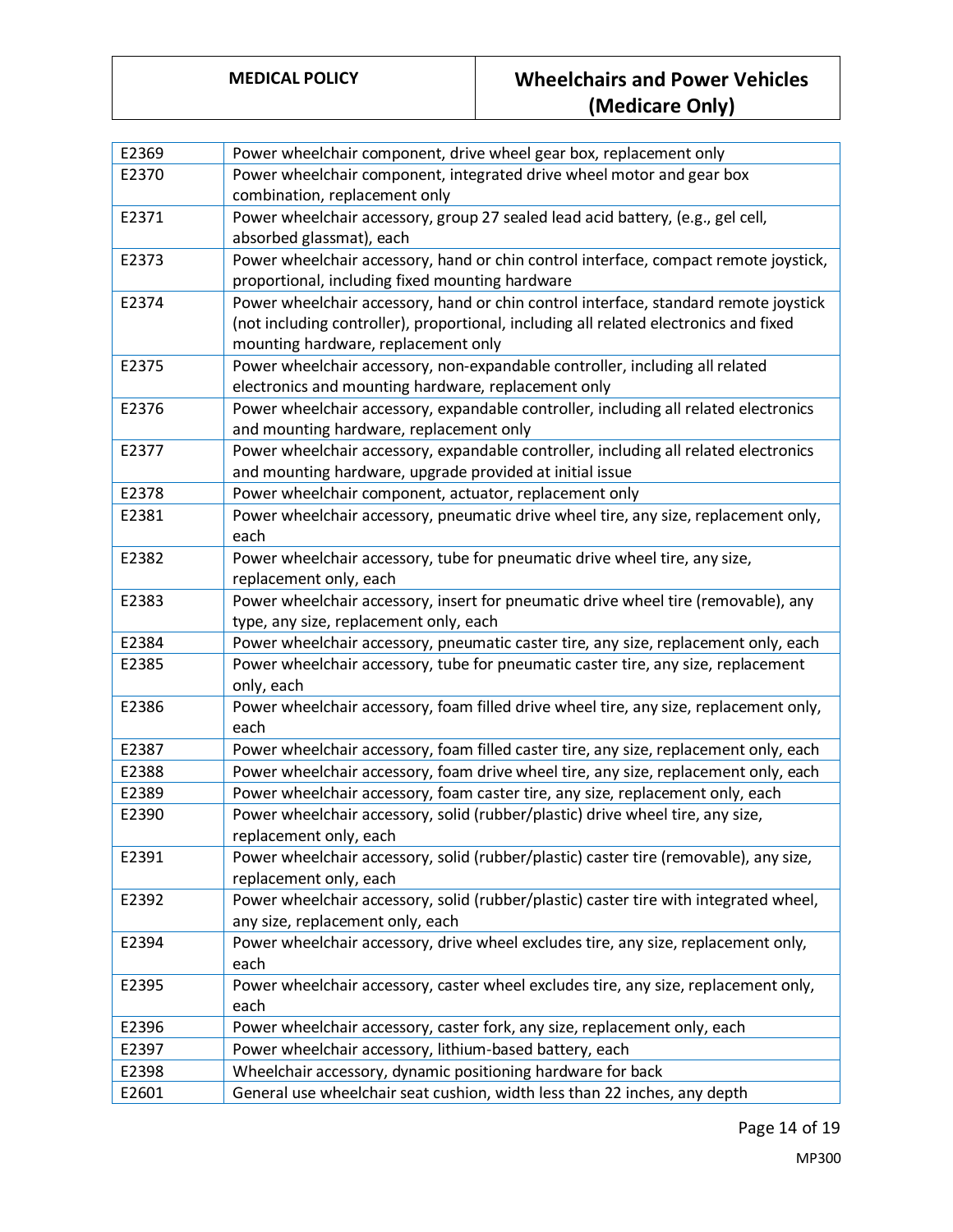| E2602 | General use wheelchair seat cushion, width 22 inches or greater, any depth                                                                                            |
|-------|-----------------------------------------------------------------------------------------------------------------------------------------------------------------------|
| E2603 | Skin protection wheelchair seat cushion, width less than 22 inches, any depth                                                                                         |
| E2604 | Skin protection wheelchair seat cushion, width 22 inches or greater, any depth                                                                                        |
| E2605 | Positioning wheelchair seat cushion, width less than 22 inches, any depth                                                                                             |
| E2606 | Positioning wheelchair seat cushion, width 22 inches or greater, any depth                                                                                            |
| E2607 | Skin protection and positioning wheelchair seat cushion, width less than 22 inches,<br>any depth                                                                      |
| E2608 | Skin protection and positioning wheelchair seat cushion, width 22 inches or greater,<br>any depth                                                                     |
| E2609 | Custom fabricated wheelchair seat cushion, any size                                                                                                                   |
| E2611 | General use wheelchair back cushion, width less than 22 inches, any height, including<br>any type mounting hardware                                                   |
| E2612 | General use wheelchair back cushion, width 22 inches or greater, any height,<br>including any type mounting hardware                                                  |
| E2613 | Positioning wheelchair back cushion, posterior, width less than 22 inches, any height,<br>including any type mounting hardware                                        |
| E2614 | Positioning wheelchair back cushion, posterior, width 22 inches or greater, any<br>height, including any type mounting hardware                                       |
| E2615 | Positioning wheelchair back cushion, posterior-lateral, width less than 22 inches, any<br>height, including any type mounting hardware                                |
| E2616 | Positioning wheelchair back cushion, posterior-lateral, width 22 inches or greater, any<br>height, including any type mounting hardware                               |
| E2617 | Custom fabricated wheelchair back cushion, any size, including any type mounting<br>hardware                                                                          |
| E2619 | Replacement cover for wheelchair seat cushion or back cushion, each                                                                                                   |
| E2620 | Positioning wheelchair back cushion, planar back with lateral supports, width less<br>than 22 inches, any height, including any type mounting hardware                |
| E2621 | Positioning wheelchair back cushion, planar back with lateral supports, width 22<br>inches or greater, any height, including any type mounting hardware               |
| E2622 | Skin protection wheelchair seat cushion, adjustable, width less than 22 inches, any<br>depth                                                                          |
| E2623 | Skin protection wheelchair seat cushion, adjustable, width 22 inches or greater, any<br>depth                                                                         |
| E2624 | Skin protection and positioning wheelchair seat cushion, adjustable, width less than<br>22 inches, any depth                                                          |
| E2625 | Skin protection and positioning wheelchair seat cushion, adjustable, width 22 inches<br>or greater, any depth                                                         |
| E2626 | Wheelchair accessory, shoulder elbow, mobile arm support attached to wheelchair,<br>balanced, adjustable                                                              |
| E2627 | Wheelchair accessory, shoulder elbow, mobile arm support attached to wheelchair,<br>balanced, adjustable rancho type                                                  |
| E2628 | Wheelchair accessory, shoulder elbow, mobile arm support attached to wheelchair,<br>balanced, reclining                                                               |
| E2629 | Wheelchair accessory, shoulder elbow, mobile arm support attached to wheelchair,<br>balanced, friction arm support (friction dampening to proximal and distal joints) |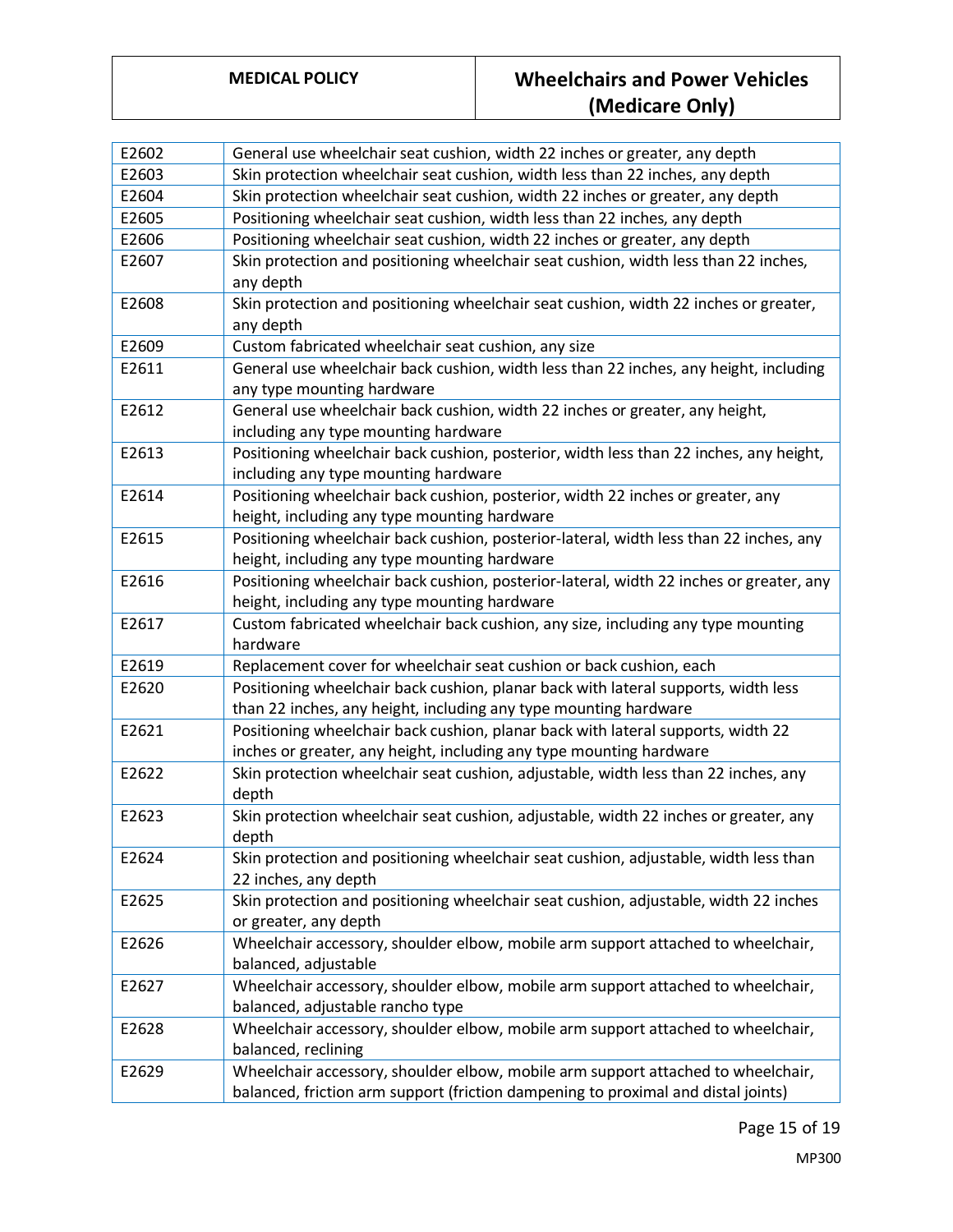| E2630 | Wheelchair accessory, shoulder elbow, mobile arm support, monosuspension arm        |
|-------|-------------------------------------------------------------------------------------|
|       | and hand support, overhead elbow forearm hand sling support, yoke type suspension   |
|       | support                                                                             |
| E2631 | Wheelchair accessory, addition to mobile arm support, elevating proximal arm        |
| E2632 | Wheelchair accessory, addition to mobile arm support, offset or lateral rocker arm  |
|       | with elastic balance control                                                        |
| E2633 | Wheelchair accessory, addition to mobile arm support, supinator                     |
| K0001 | Standard wheelchair                                                                 |
| K0002 | Standard hemi (low seat) wheelchair                                                 |
| K0003 | Lightweight wheelchair                                                              |
| K0004 | High strength, lightweight wheelchair                                               |
| K0005 | Ultra light weight wheelchair                                                       |
| K0006 | Heavy duty wheelchair                                                               |
| K0007 | Extra heavy duty wheelchair                                                         |
| K0008 | Custom manual wheelchair/base                                                       |
| K0009 | Other manual wheelchair/base                                                        |
| K0015 | Detachable, non-adjustable height armrest, replacement only, each                   |
| K0017 | Detachable, adjustable height armrest, base, replacement only, each                 |
| K0018 | Detachable, adjustable height armrest, upper portion, replacement only, each        |
| K0019 | Arm pad, replacement only, each                                                     |
| K0020 | Fixed, adjustable height armrest, pair                                              |
| K0037 | High mount flip-up footrest, replacement only, each                                 |
| K0038 | Leg strap, each                                                                     |
| K0039 | Leg strap, h style, each                                                            |
| K0040 | Adjustable angle footplate, each                                                    |
| K0041 | Large size footplate, each                                                          |
| K0042 | Standard size footplate, replacement only, each                                     |
| K0043 | Footrest, lower extension tube, replacement only, each                              |
| K0044 | Footrest, upper hanger bracket, replacement only, each                              |
| K0045 | Footrest, complete assembly, replacement only, each                                 |
| K0046 | Elevating leg rest, lower extension tube, replacement only, each                    |
| K0047 | Elevating leg rest, upper hanger bracket, replacement only, each                    |
| K0050 | Ratchet assembly, replacement only                                                  |
| K0051 | Cam release assembly, footrest or leg rest, replacement only, each                  |
| K0052 | Swing away, detachable footrests, replacement only, each                            |
| K0053 | Elevating footrests, articulating (telescoping), each                               |
| K0056 | Seat height less than 17" or equal to or greater than 21" for a high strength,      |
|       | lightweight, or ultra-lightweight wheelchair                                        |
| K0065 | Spoke protectors, each                                                              |
| K0069 | Rear wheel assembly, complete, with solid tire, spokes or molded, replacement only, |
|       | each                                                                                |
| K0070 | Rear wheel assembly, complete, with pneumatic tire, spokes or molded, replacement   |
|       | only, each                                                                          |
| K0071 | Front caster assembly, complete, with pneumatic tire, replacement only, each        |
| K0072 | Front caster assembly, complete, with semi-pneumatic tire, replacement only, each   |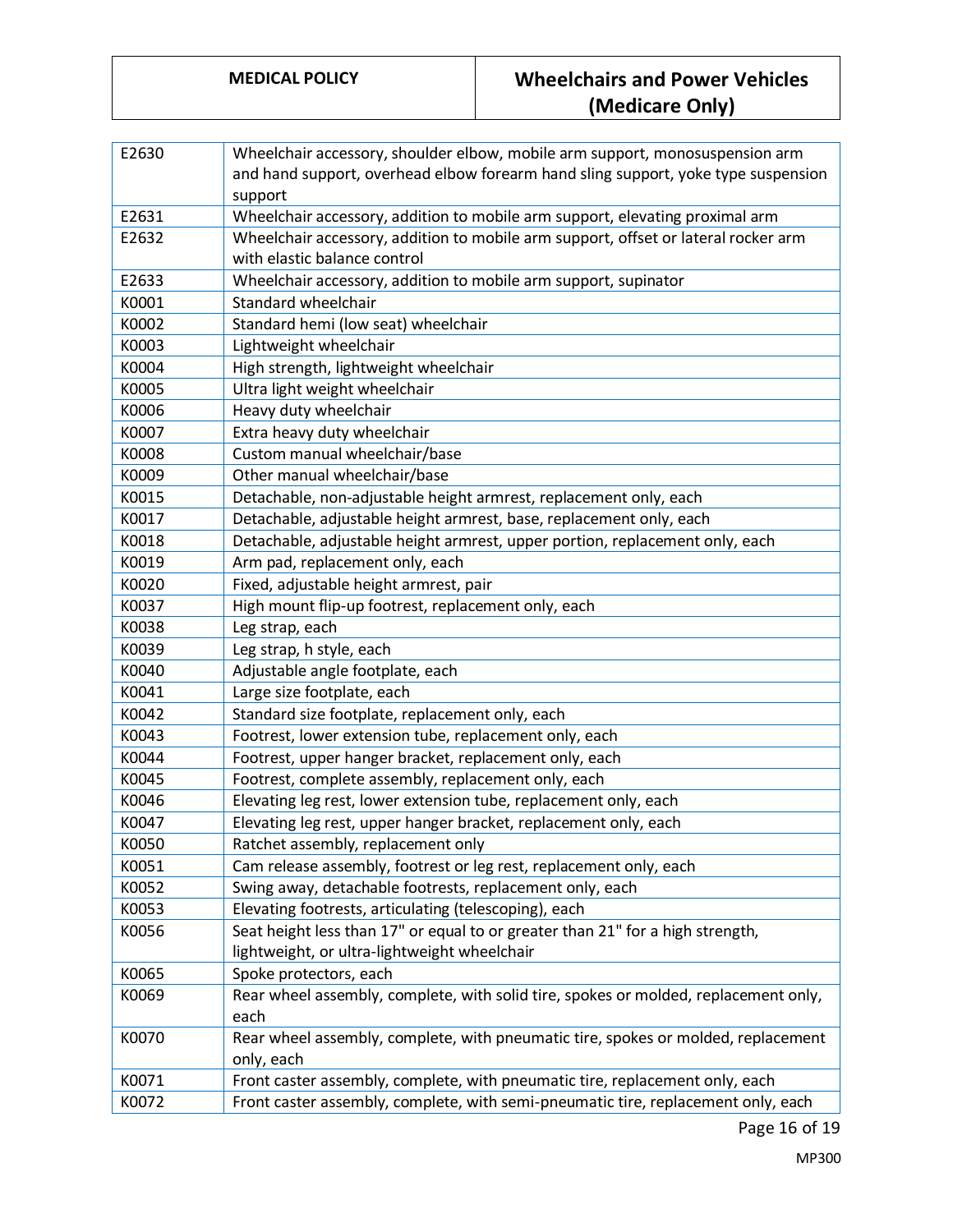| K0073    | Caster pin lock, each                                                               |
|----------|-------------------------------------------------------------------------------------|
| K0077    | Front caster assembly, complete, with solid tire, replacement only, each            |
| K0812    | Power operated vehicle, not otherwise classified                                    |
| K0098    | Drive belt for power wheelchair, replacement only                                   |
| K0105    | Iv hanger, each                                                                     |
| K0108*** | Wheelchair component or accessory, not otherwise specified                          |
| K0195    | Elevating leg rests, pair (for use with capped rental wheelchair base)              |
| K0462    | Temporary replacement for patient owned equipment being repaired, any type          |
| K0669    | Wheelchair accessory, wheelchair seat or back cushion, does not meet specific code  |
|          | criteria or no written coding verification from dme pdac                            |
| K0733    | Power wheelchair accessory, 12 to 24 amp hour sealed lead acid battery, each (e.g., |
|          | gel cell, absorbed glass mat)                                                       |

\*\*Note: Not medically necessary when the need for the upgrade is due to non-covered power accessories.

\*\*\*Note: Covered when the individual meets coverage criteria for a wheelchair AND the options/accessories are required for the individual to function successfully in the home OR to perform the usual activities of daily living. Any option or accessory that is primarily for the purpose of allowing the individual to perform leisure or recreational activities is considered not medically necessary and not covered.

### Not Covered Based on an LCD, LCA or Noridian web page<sup>1</sup>, all codes in this section are **non-covered** by Medicare. A9270 Non-covered item or service E0983 Manual wheelchair accessory, power add-on to convert manual wheelchair to motorized wheelchair, joystick control E0984 Manual wheelchair accessory, power add-on to convert manual wheelchair to motorized wheelchair, tiller control E2230 Manual wheelchair accessory, manual standing system E2300 Wheelchair accessory, power seat elevation system, any type E2301 Wheelchair accessory, power standing system, any type E2367 Power wheelchair accessory, battery charger, dual mode, for use with either battery type, sealed or non-sealed, each K0806 Power operated vehicle, group 2 standard, patient weight capacity up to and including 300 pounds K0807 Power operated vehicle, group 2 heavy duty, patient weight capacity 301 to 450 pounds K0808 Power operated vehicle, group 2 very heavy duty, patient weight capacity 451 to 600 pounds K0830 Power wheelchair, group 2 standard, seat elevator, sling/solid seat/back, patient weight capacity up to and including 300 pounds K0831 Power wheelchair, group 2 standard, seat elevator, captains chair, patient weight capacity up to and including 300 pounds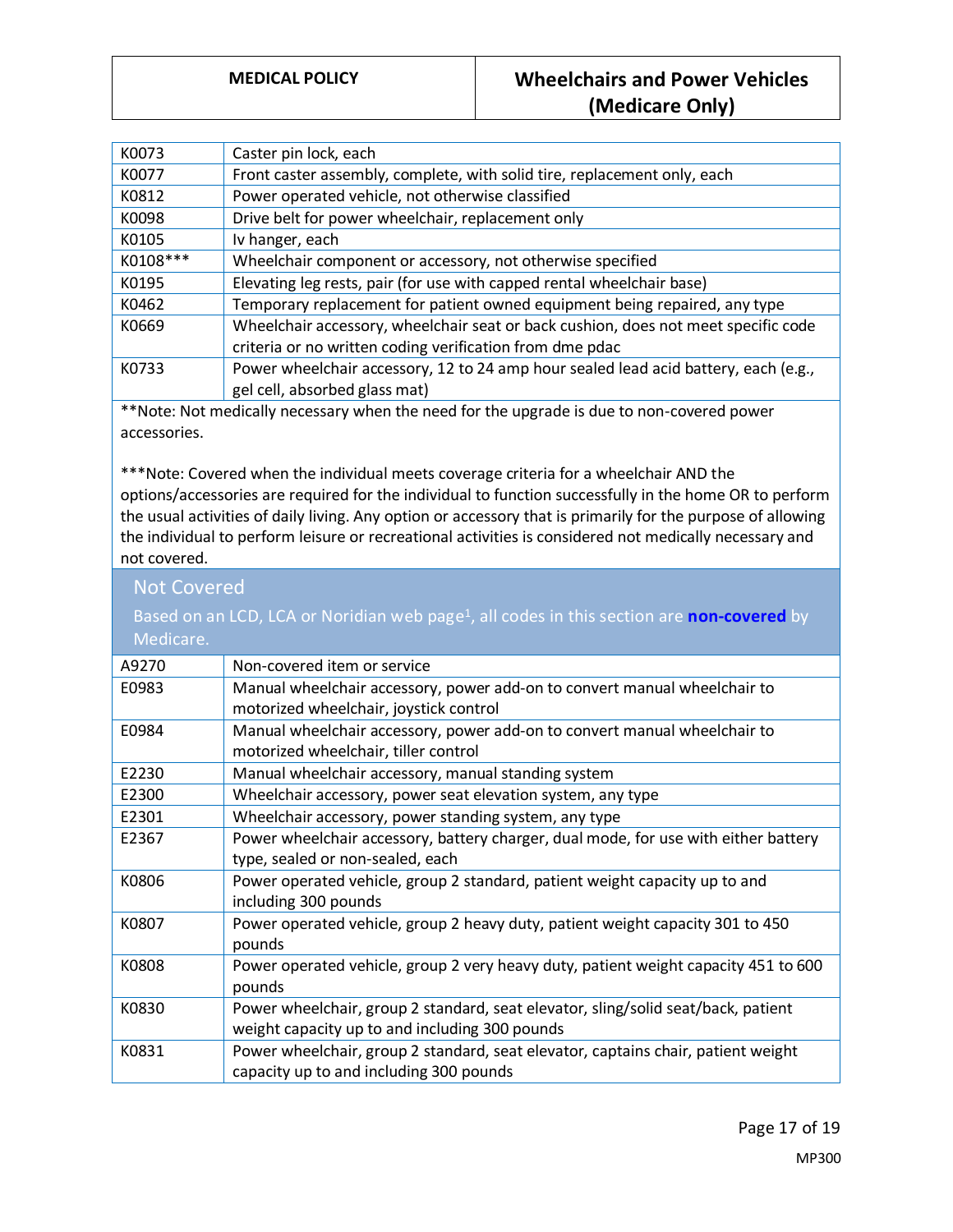| K0868 | Power wheelchair, group 4 standard, sling/solid seat/back, patient weight capacity up<br>to and including 300 pounds                        |
|-------|---------------------------------------------------------------------------------------------------------------------------------------------|
| K0869 | Power wheelchair, group 4 standard, captains chair, patient weight capacity up to and<br>including 300 pounds                               |
| K0870 | Power wheelchair, group 4 heavy duty, sling/solid seat/back, patient weight capacity<br>301 to 450 pounds                                   |
| K0871 | Power wheelchair, group 4 very heavy duty, sling/solid seat/back, patient weight<br>capacity 451 to 600 pounds                              |
| K0877 | Power wheelchair, group 4 standard, single power option, sling/solid seat/back,<br>patient weight capacity up to and including 300 pounds   |
| K0878 | Power wheelchair, group 4 standard, single power option, captains chair, patient<br>weight capacity up to and including 300 pounds          |
| K0879 | Power wheelchair, group 4 heavy duty, single power option, sling/solid seat/back,<br>patient weight capacity 301 to 450 pounds              |
| K0880 | Power wheelchair, group 4 very heavy duty, single power option, sling/solid<br>seat/back, patient weight 451 to 600 pounds                  |
| K0884 | Power wheelchair, group 4 standard, multiple power option, sling/solid seat/back,<br>patient weight capacity up to and including 300 pounds |
| K0885 | Power wheelchair, group 4 standard, multiple power option, captains chair, patient<br>weight capacity up to and including 300 pounds        |
| K0886 | Power wheelchair, group 4 heavy duty, multiple power option, sling/solid seat/back,<br>patient weight capacity 301 to 450 pounds            |
| K0899 | Power mobility device, not coded by DME PDAC or does not meet criteria                                                                      |
|       |                                                                                                                                             |

# **INSTRUCTIONS FOR USE**

Company Medical Policies serve as guidance for the administration of plan benefits. Medical policies do not constitute medical advice nor a guarantee of coverage. Company Medical Policies are reviewed annually and are based upon published, peer-reviewed scientific evidence and evidence-based clinical practice guidelines that are available as of the last policy update. The Companies reserve the right to determine the application of Medical Policies and make revisions to Medical Policies at any time. Providers will be given at least 60-days notice of policy changes that are restrictive in nature.

The scope and availability of all plan benefits are determined in accordance with the applicable coverage agreement. Any conflict or variance between the terms of the coverage agreement and Company Medical Policy will be resolved in favor of the coverage agreement.

## **REGULATORY STATUS**

#### Mental Health Parity Statement

Coverage decisions are made on the basis of individualized determinations of medical necessity and the experimental or investigational character of the treatment in the individual case. In cases where medical necessity is not established by policy for specific treatment modalities, evidence not previously